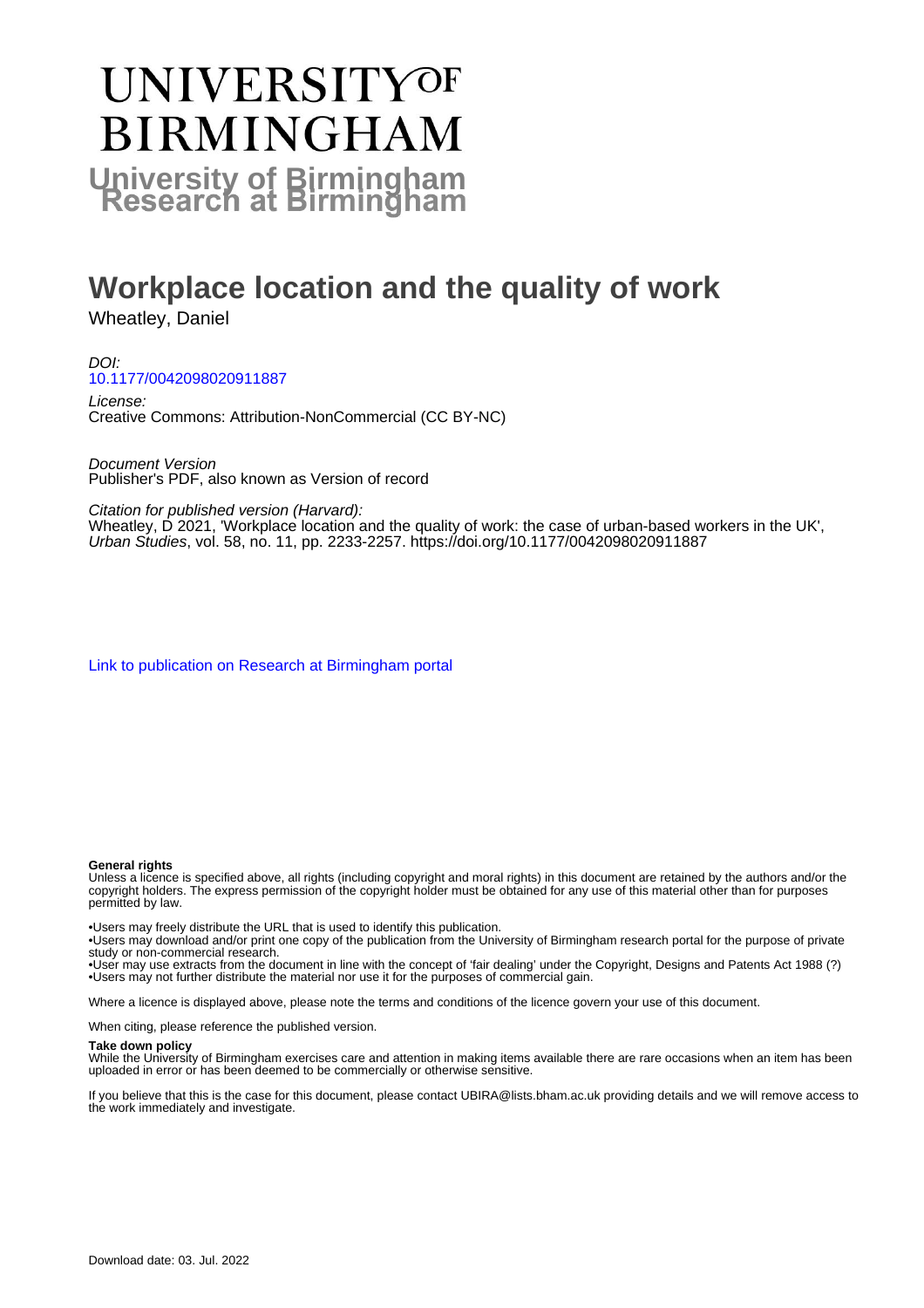Special issue article: New spatialities of work in the city

## Workplace location and the quality of work: The case of urban-based workers in the UK

## Daniel Wheatley<sup>D</sup>

University of Birmingham, UK

#### **Abstract**

Recent growth in flexible work which is detached from traditional urban workplaces, including homeworking, mobile working and forms of self-employment (gig work), has increased interest in the quality of work. This article compares job quality indicators between urban-based workers in standard (employer/business premises) and non-standard (homeworking, driving/travelling, mobile working) workplaces. Multinomial logistic regression is applied to UK panel data from four waves  $(2010-2011, 2012-2013, 2014-2015, 2016-2017)$  of the Understanding Society study. The analysis finds that urban-based employees working at home, predominantly in highly skilled occupations, have jobs which exhibit a number of characteristics of good work. Self-employed homeworkers, more often women, have lower job quality but leisure satisfaction benefits. Mobile working jobs offer greater spatial and temporal flexibility and job satisfaction, but also exhibit lower quality characteristics evident of trade-offs and divisions between forms of mobile work. Driving/travelling jobs exhibit lower job quality characteristics, especially among self-employed urban-based workers.

#### Keywords

driving, gig work, homeworkers, job quality, mobile workers, workplace location

#### 摘要

与传统的城市工作场所相分离的弹性工作(包括在家工作、移动工作和各种形式的自营 职业性质的临时工作〉近来的增长引起了人们对工作质量的更多关注。本文比较了城市 工作者在标准工作场所(雇主/企业场所)和非标准工作场所(在家、驾驶/旅行、移动 工作)的工作质量指标。我们将多项逻辑回归分析应用于《了解社会》(Understanding Society) 这项研究所提供的四波(2010-2011,2012-2013,2014-2015,2016-2017)面板 数据。我们的分析发现, 在家工作的城市雇员(主要从事高技能职业), 其工作表现出 好工作的许多特征。自营职业的家政工人(通常是女性)工作质量较低,但闲适满意度 较高。移动工作实现了更大的空间和时间灵活性和工作满意度,但也表现出一些低质量 工作的特征,说明这其中有一种利弊权衡,并且各种不同形式的移动工作之间也各不相 同。驾驶/旅行工作表现出较低的工作质量特征, 对城市自雇工作者而言尤其如此。

#### 关键词

驾驶、临时工作、在家工作者、工作质量、移动工作者、工作场所位置

Received April 2019; accepted February 2020

## **Urban** Studies

Urban Studies 2021, Vol. 58(11) 2233–2257 - Urban Studies Journal Limited 2020 <u>@ 0 \$ </u> Article reuse guidelines: [sagepub.com/journals-permissions](https://uk.sagepub.com/en-gb/journals-permissions) [DOI: 10.1177/0042098020911887](https://doi.org/10.1177/0042098020911887) <journals.sagepub.com/home/usj>

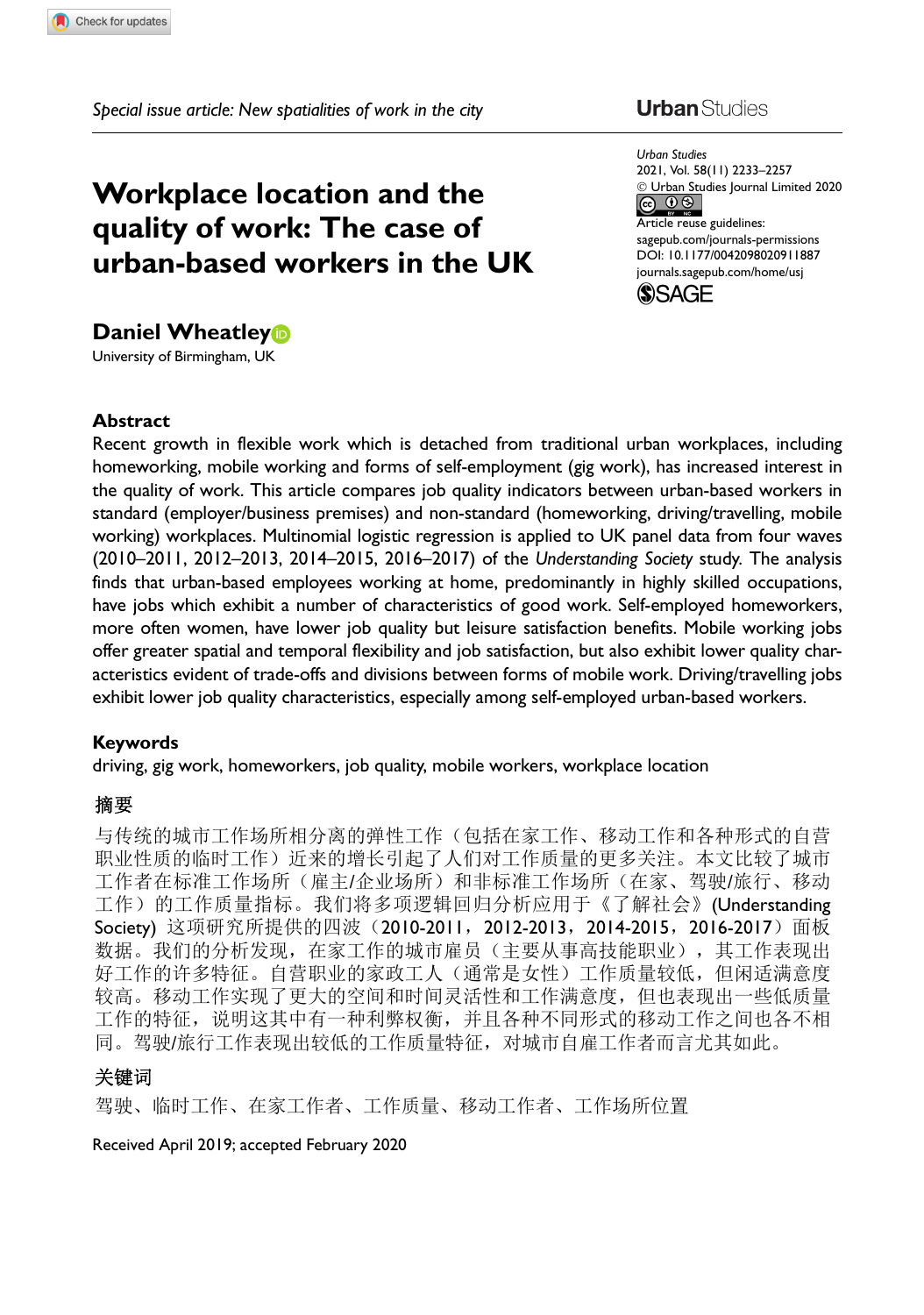## Introduction

From the large-scale urbanisation of the Industrial Revolution, to 20th-century growth in service-based office environments, patterns of paid work have historically been dominated by spatial rigidity centred on most workers travelling to fixed workplace locations in urban employment centres. Centralisation of workers in this way has long been considered advantageous to employers, offering agglomeration benefits including acting as a platform for communication and coordination, and facilitating monitoring and enforcement of routinised working practices by management (Shearmur, 2018; Zhu, 2013). Technological advances in information and communication technologies (ICTs) and mobile technologies, and the changing economic environment (Felstead and Henseke, 2017; Green, 2017: 1645; Hislop and Axtell, 2009), are changing working practices and decentralising workplaces (Houston and Reuschke, 2017). Urban employment centres, nevertheless, continue to gather both fixed and semi-mobile workers while acting as hubs for (hyper-)mobile workers to interact and create value (Shearmur, 2018: 74). In the UK context, there has since the early 2000s been a growth in flexibility driven by policy agendas including the Work– Life Balance Campaign and Flexible Working Regulations, which promote the benefits to workers and employers of flexibility and provide a legal framework for flexible working arrangements. Following the 2007–2009 economic crisis, a significant growth in labour market flexibility has been driven by employers seeking new ways to reduce labour costs (Raess and Burgoon, 2015: 95–96). Growth in flexibility has created tensions between improving access to and the quality of work, and employer-driven highly flexible employment and own-account self-employment such

as gig work (Friedman, 2014). The observed changes in the labour market have created expanded opportunities for working flexibly in different spatial settings, such as at home or on the move, but have also generated concerns over job quality in non-standard forms of employment (Fenwick, 2012: 597; Kalleberg, 2012; Raess and Burgoon, 2015: 95–96).

Despite the recorded growth in flexibility in paid work, cities remain centres of work and labour (Zhu, 2013). This is driven both by the importance of proximity in fostering knowledge work, and by workers being motivated to cluster in these locations due to availability of amenities (Moos and Skaburskis, 2010). Recent changes to paid work have particular relevance to urban centres not only because employment is concentrated in these locations, but also because many of the changes in work have been over-represented in urban centres, including, for example, gig working involving taxi/ delivery driving (Woodcock,  $2016$ ).<sup>1</sup> This article, therefore, explores the quality of work encountered by urban-based workers in different workplaces. The quality of work refers to the degree to which a job exhibits characteristics which generate benefits for the employee, including to physical and mental well-being (Felstead et al., 2019; Green, 2009). Researching job quality is important given the central role of work to individuals (including to their overall quality of life), organisations and society (Kalleberg, 2012). It has come to the forefront in the policy sphere, with debates focusing on factors affecting and methods for improving the quality of work, and its relationship with well-being (Findlay et al., 2017). In the UK, the Government commissioned the Taylor Review of Modern Working Practices in 2017

Corresponding author: Daniel Wheatley, University of Birmingham, Edgbaston, Birmingham, B15 2TT, UK.

Email: d.wheatley@bham.ac.uk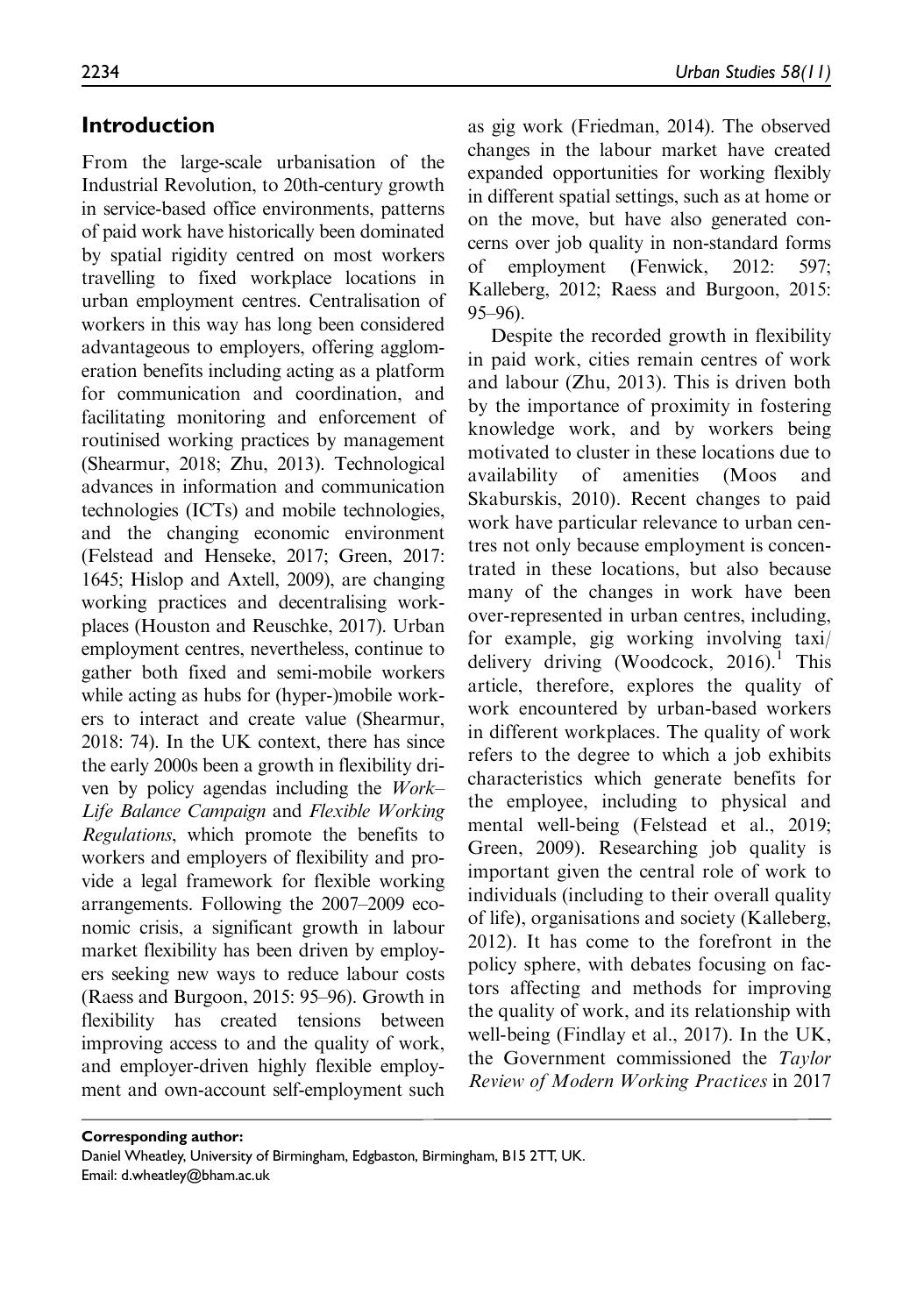(Taylor et al., 2017), which focused on a number of aspects of 'fair' and 'good' work. In addition, Thriving at Work: The Stevenson/Farmer Review of Mental Health and Employers (Stevenson and Farmer, 2017) has raised the profile of workplace well-being. Existing research has generated a number of taxonomies of job quality and 'good work', including Bartling (2012), Connell and Burgess (2016), Eurofound (2013), Felstead et al. (2019), Gallie et al. (2014), Holman (2013), Overell et al. (2010), Vidal (2013) and Warhurst et al. (2017). However, debates remain over measures of job quality and how they are operationalised in research.

The relationship between workplace location and the quality of work encountered by urban-based workers is explored using UK panel data from waves 2 (2010–2011), 4 (2012–2013), 6 (2014–2015) and 8 (2016– 2017) of Understanding Society (University of Essex, Institute for Social and Economic Research, 2018). Specifically, the article considers: (1) how workplace is distributed among urban-based UK workers, and (2) whether there are significant differences present in job quality indicators between employed and self-employed urban-based workers in standard (employer/business premises) and non-standard (homeworking, driving/travelling, mobile workers) workplace locations. Through exploring the quality of work encountered by urban-based workers, this article contributes to current debates on job quality and the changing spatial structures of paid work in urban employment centres, extending recent contributions to this evidence base (see, for example, Houston and Reuschke, 2017). Following this introduction, the next sections contain a discussion of existing literature on workplace and job quality. Details of the data and empirical methods are then provided. The findings are presented and the final section provides discussion and conclusions of the study.

## Changing forms and places of work

While employer premises, or business premises in the case of self-employment, in urban centres have continued to act as the primary location for the majority of paid work (Zhu, 2013: 2441), a growing minority of workers report flexible or non-standard forms of work and workplace locations. Non-standard forms of work include reduced hours; zero hours, i.e. nonguaranteed hours; fixed-period; temporary; and certain forms of self-employment (Carre´ and Heintz, 2013: 62). Growth in full-time permanent jobs has been sluggish in the UK since the 2007–2009 economic crisis (Trade Union Congress, 2014a). In contrast, the Labour Force Survey reveals that between 2008 and 2017 rates of employment on zero hours contracts increased by more than six times from 0.5% to 2.8% of all workers, while temporary work (including fixedperiod and agency) increased from 4.5% to 4.9%. Meanwhile, self-employment now accounts for around one in seven of all workers. Particular growth has been recorded in part-time self-employment – much of which has been among men – which increased from 3.1% in 2008 to 4.4% of all workers in 2017 (ONS, 2018). Some of the increase in self-employment and reduced hours employment reflects a lack of alternative opportunities: in 2015, 15% of part-time workers reported working part time due to a lack of full-time opportunities, an increase from 10% in 2008 (Green and Livanos, 2015; ONS, 2015). These patterns raise concerns given the documented lower quality of some part-time work, which accounts for around 40% of all employment among working women compared with around 14% for men (Wheatley, 2017). However, evidence is conflicting for the self-employed. Research has suggested that growth in selfemployment in the UK in the period 2008–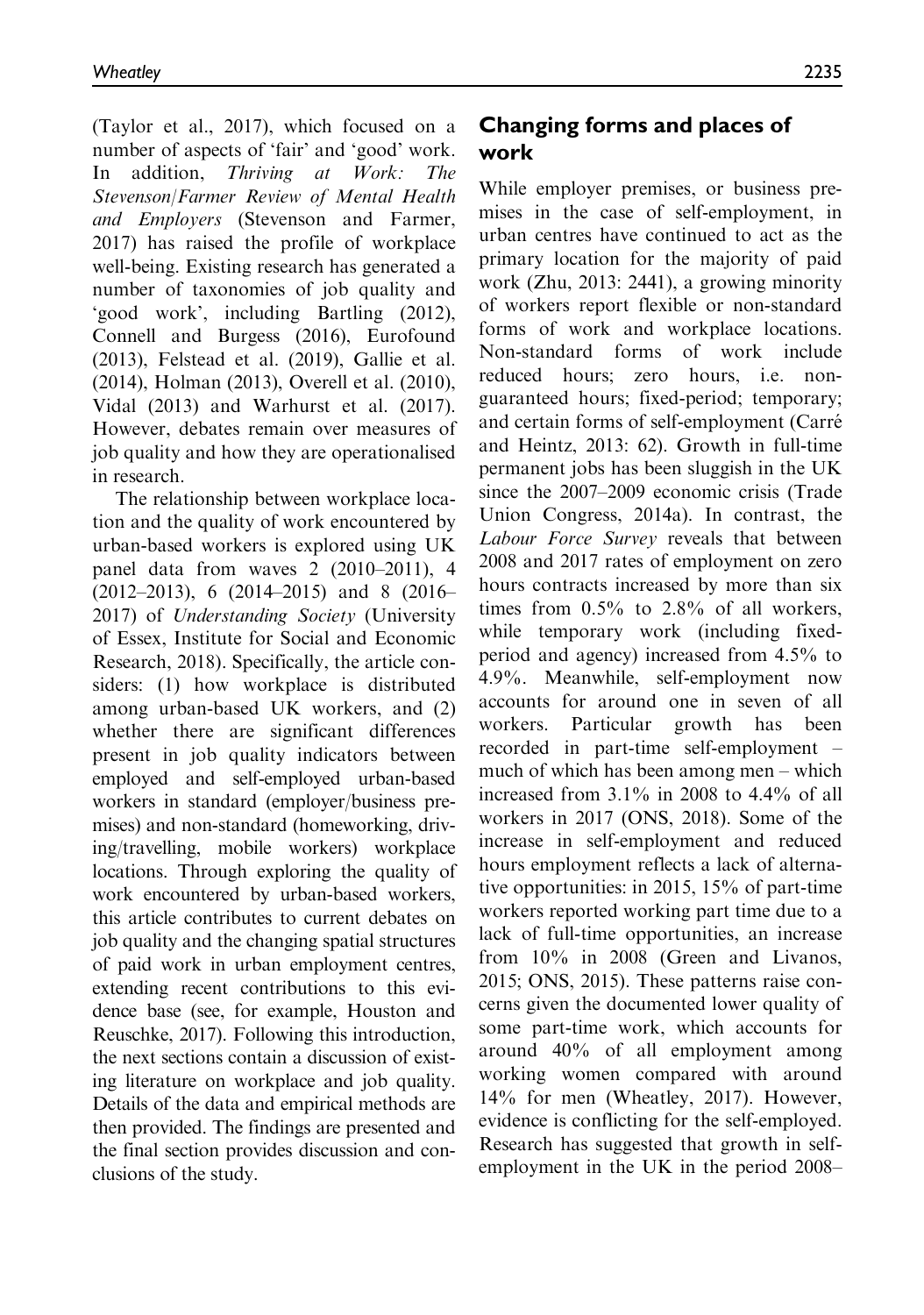2014 was more strongly associated with entrepreneurial 'pull' factors than unemployment 'push' (Henley, 2017), but that some men have been 'pushed' into trading down from secure employment into precarious self-employment as a method of exiting low-paid employment or short-term unemployment (Trade Union Congress, 2014b).

Of particular significance is the growth in forms of highly flexible or 'contingent' employment, including crowdsourcing/ e-lancing, in which buyers (i.e. employers, which can in some cases be the end-user) use web-based platforms to advertise tasks (jobs) which sellers (workers) bid to complete (Green, 2017: 1640–1641). In some cases, this effectively results in an 'employer' of this labour acting as an intermediary between workers and clients/end-users (Aloisi, 2016: 653). Much of this self-employment, sometimes referred to as 'own-account selfemployment' (Fenwick, 2012: 596), is captured in the moniker 'gig work' or 'gig economy' (Friedman, 2014), and takes place in non-standard workplace locations including at home (e.g. freelance web design) and on the move (e.g. delivering goods/taxi driving). $^{2}$ Gig work involves workers negotiating and undertaking a number of tasks, individually often small packages of work, for multiple employers simultaneously (Fenwick, 2012: 596). The gig economy can provide benefits for workers who desire high levels of flexibility (Aloisi, 2016: 662) and/or possess higher levels of employability, for example the highly skilled (Green, 2011). However, it has created significant debate around working conditions and is directly linked to growth in precarious part-time self-employment, especially some forms of urban-centric gig work such as appdriven delivery/taxi driving (Fenwick, 2012: 597; Friedman, 2014; Kalleberg, 2012; Raess and Burgoon, 2015: 95–96). Capturing the size of employment in these non-standard forms of work is challenging given its highly flexible nature (Shearmur, 2018). UK estimates suggest that there are up to 5 million workers in these jobs. Around 12% of the working age population of Sweden and the Netherlands report having worked in the gig economy, although proportions mainly working in this way are considerably smaller at nearer 3% (Howcroft and Bergvall-Kåreborn, 2018). Broader estimates of contingent work suggest that it makes up nearly one in seven (13%) of the jobs in the US (Friedman, 2014: 175).

The observed changes in employment may have amplified the polarisation between good and bad jobs, as it has been argued that more employable, highly skilled workers benefit from greater flexibility and control over their work (Green, 2011), while other workers are subject to lower quality, insecure work (Friedman, 2014). It has, though, been suggested that even good jobs characterised by high pay, autonomy and opportunity can exhibit characteristics which are ambiguous, for example long hours/intense working patterns, which can be 'bad', for example creating work–family conflict, but equally which can act as a positive source of challenge and self-development (Gallie et al., 2014: 216; Kalleberg, 2012: 433). Specific concerns over non-standard highly flexible work include underemployment, job insecurity, uncertainty and insufficiency of income, lack of employment protection laws and poor (including Taylorist) working conditions (Aloisi, 2016: 658; Fenwick, 2012: 597; Green and Livanos, 2015: 1226; Kalleberg, 2012; Merkel, 2019; Raess and Burgoon, 2015: 95–96). Policy makers have made some attempts to intervene, including the prohibition of exclusivity clauses in zero hour contracts in 2014 in the UK (Department for Business, Innovation and Skills, 2014). Reservations, though, remain over job quality in flexible forms of work, especially among those classed as self-employed.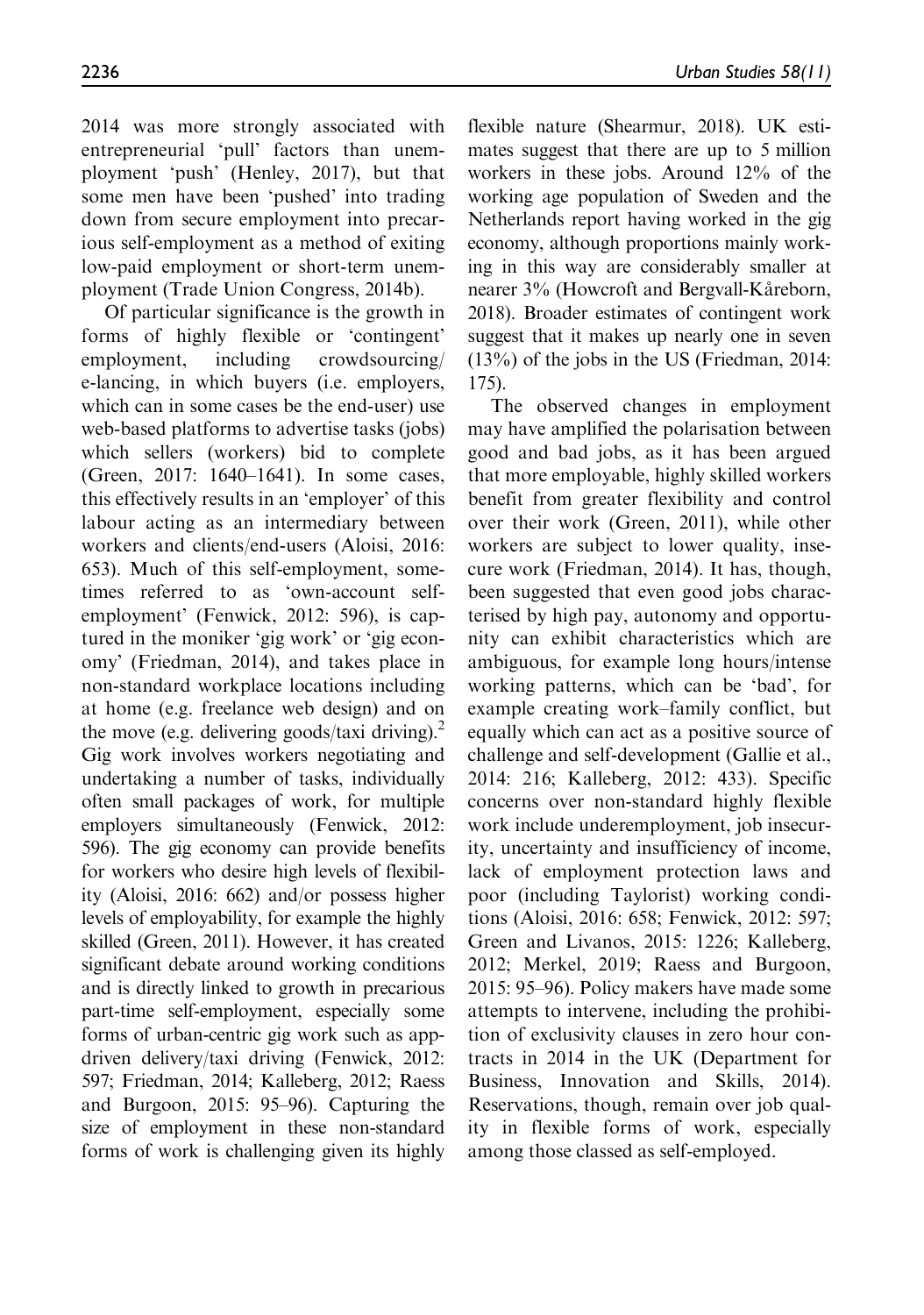#### Non-standard workplace location

Changes in working practices have resulted in a growing share of paid work taking place in non-standard locations, including at home; in hotels, cafes, conference venues and coworking spaces; and on the move, including driving and travelling around (Felstead and Henseke, 2017; Hislop and Axtell, 2009; Johnson, 2003; Merkel, 2019). These forms of 'distributed work', or teleworking, are inherently diverse in nature, but common among them is that they take place outside of the traditional workplace, and usually involve the use of ICTs (Hislop and Axtell, 2009).

#### Homeworking

While some occupations have a lengthy history of taking place within the home, changes in the structure of work, including the growth of service employment and ICTs, have expanded the potential for homeworking (Moos and Skaburskis, 2007: 1781). Homeworking can involve working mainly, sometimes or occasionally at home (Zhu, 2013: 2444). In the UK, the numbers working mainly at home increased from 1.2 million in 2005 to 1.7 million by 2017 (ONS, 2018). Homeworkers can broadly be split into (1) industrial homeworkers, and (2) home-based teleworkers. Industrial homeworking has existed since before the Industrial Revolution, e.g. craftspeople living in their shop. Home-based teleworking, meanwhile, is a more recent phenomenon. This sub-type of teleworking encompasses salaried, contract and self-employed homeworking facilitated by ICTs, as well as more informal homeworking among those whose primary workplace takes a more traditional form, for example an urban office (Mokhtarian et al., 2004). Not all homeworkers use particularly advanced ICTs; however, use of them is now common in the majority of cases (Green, 2017). It might be expected that the high degree of flexibility and the location-independent nature of many homeworking occupations (Moos and Skaburskis, 2007: 1789) result in homeworkers locating in lower-cost suburban and rural areas, especially given the potential well-being benefits associated with these settings (Shields and Wheatley Price, 2005: 533). Research has shown, though, that some managerial and professional homeworkers reside in central urban locations where housing and other living costs are higher, driven by leisure preferences and client bases (Moos and Skaburskis, 2007: 1804).

Homeworking offers workers and employers a range of benefits. It provides spatial flexibility, removing the need to commute between home and work (Moos and Skaburskis, 2007: 1804), and a range of work–life balance benefits (Wheatley, 2017). It can increase control over working routines (Kelliher and Anderson, 2008: 428; Tietze et al., 2009), and offers opportunities to workers who may find employment in standard workplace environments difficult, for example due to caring responsibilities/disability (Green, 2017: 1646). Homeworking can increase job satisfaction (Felstead and Henseke, 2017). It may not have positive effects on satisfaction with leisure time, though, as decisions to homework can reflect constraints driven by household responsibilities, particularly among women (Wheatley, 2017). Homeworking requires careful management by the worker as it blurs work and home, potentially lengthening the working day and resulting in greater unpaid overtime and reduced leisure time (Nätti et al., 2011). Homeworking can also be driven primarily by employers attempting to reduce costs, and employers may engage in extensive monitoring of workers due to concerns over misuse of company time (Wight and Raley, 2009). This can, though, result in increased work-related stress, off-setting work–life balance benefits. Homeworking can have other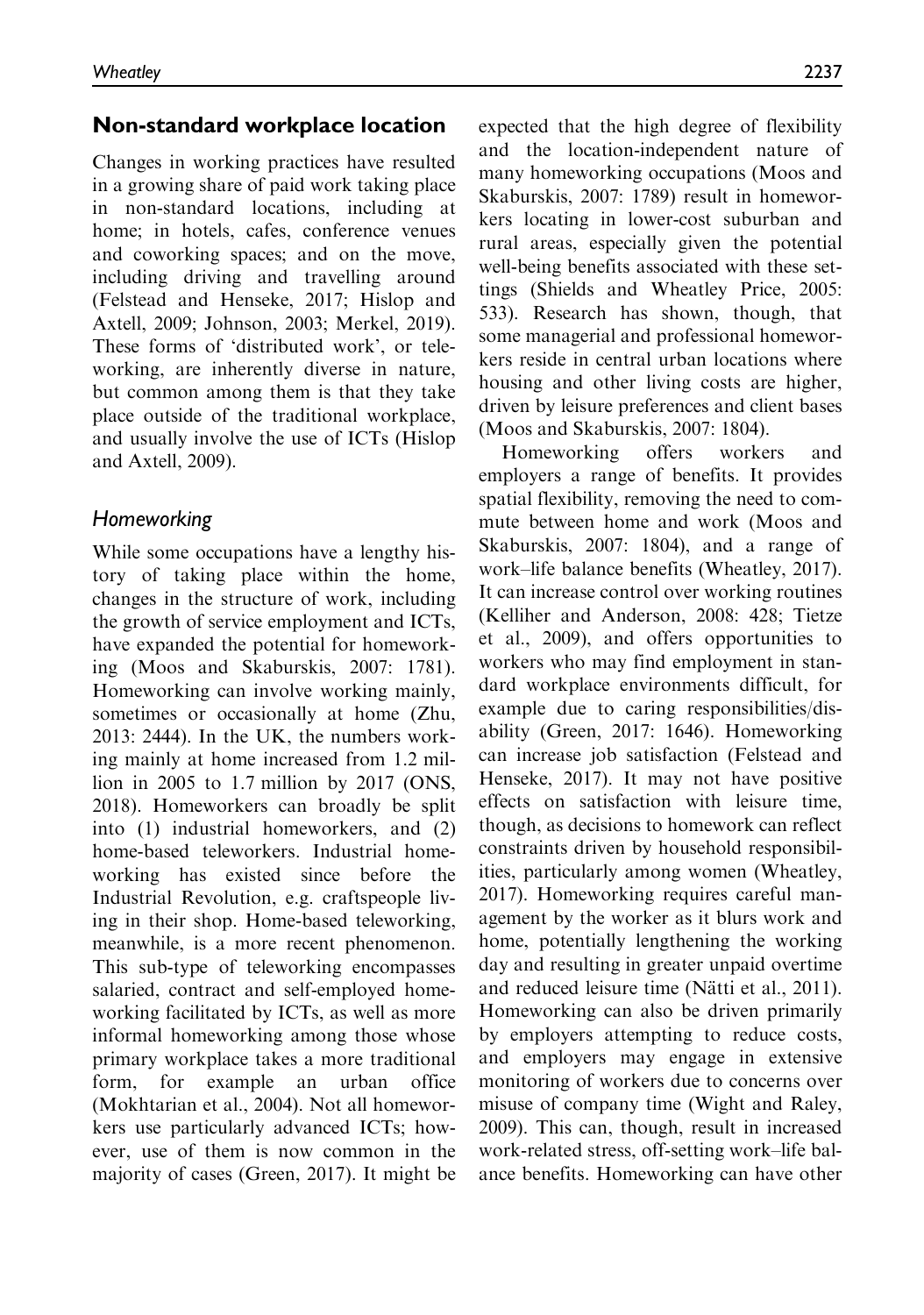negative implications, including limiting career progression due to lack of face-to-face contact, loss of professional networks, social isolation, reduced access to training, and invasion of privacy (Tietze et al., 2009). Teleworking, as opposed to homeworking, from a local co-working location has been suggested as a method of mediating some of these negative impacts through effectively combining the flexibility of teleworking with the social interaction of working with others (Johnson, 2003; Merkel, 2019).

Home-based self-employment is more often associated with low-paid, part-time jobs. However, evidence also suggests use of the home among urban-based microbusiness owners, who benefit from greater turnover and employment growth compared with non-urban home-based micro-businesses (Houston and Reuschke, 2017). Those reporting home-based self-employment are more likely to have secondary sources of income, often from a second job (Mason et al., 2011). Secondary employment may be driven, for example, by limited client bases or more insecure and uncertain jobs (Fenwick, 2012; Kuhn and Maleki, 2017). Self-employed women are more likely to report their home as their main workplace than their male counterparts, reflecting household constraints prompting movements into self-employment among women, and in some cases lower capitalisation of women-owned businesses which limits the scope of entrepreneurial activity (Atherton et al., 2016).

#### Working on the move

Mobile working, alternatively referred to as mobile teleworking or multi-location working (Hislop and Axtell, 2009: 74), takes various forms, including working at client sites or at remote locations, and on the move. It acts as the primary form of paid work for an increasing minority of workers (Vartiainen and Hyrkkänen, 2010), while also

encapsulating workers whose main workplace is an employer/business premises and mobile work on a less regular, often informal basis. The nature of these highly flexible mobile forms of work has implications not only for workplace, but also for residential location. Urban locations may be preferred by mobile workers and especially gig workers, due to potential employment and networking opportunities available in urban centres, although in some cases low incomes and insecurity could act as drivers for habitation in less prosperous urban locations (Moos and Skaburskis, 2007: 1782).

Evidence is mixed regarding job quality in mobile forms of work. Multi-location working offers greater flexibility and control, and higher levels of job satisfaction derived from completing tasks in secondary workplaces, for example client offices (Vartiainen and Hyrkkänen, 2010: 133). However, it also presents challenges, as workers can experience longer working hours, have to adapt to different workplace environments (Hislop and Axtell, 2009: 73), are subject to uncertainty over short-term work location and suffer from reduced social interaction (Vartiainen and Hyrkkänen, 2010: 133) as they spend a greater portion of their working time alone – although interactions with colleagues/clients can mediate negative impacts (Hislop and Axtell, 2011: 48). Globalisation and preferences of employers/clients for face-to-face contact create demand for mobile working practices, including international mobility, even where ICT-based alternatives are available. Frequent absence from home can, however, result in intense work routines and negative well-being impacts (Aguiléra, 2008).

A range of research has explored the specific case of work involving driving/travelling around, including reflecting on job quality and well-being impacts of this work on bus/coach drivers (Tse et al., 2006), shortand long-distance truck drivers (Williamson et al., 2009), taxi drivers (Nielsen et al.,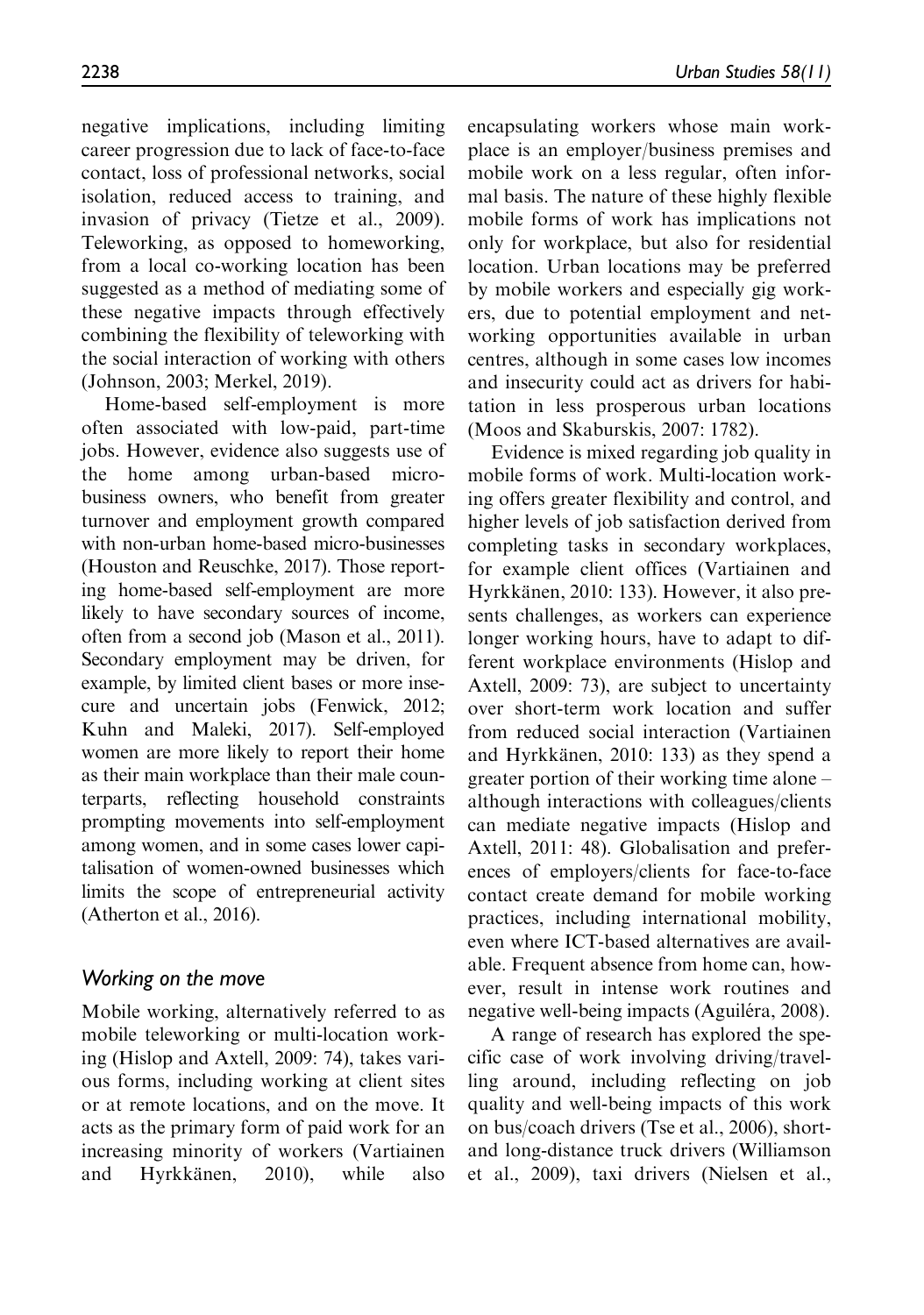2010) and delivery drivers (Woodcock, 2016). These jobs have been argued as being semi-mobile in nature as they are associated with specific physical capital, for example vehicles, and networks, for example roads (Shearmur, 2018: 71). Research highlights a number of particular challenges, including long working hours, inflexible and unsociable working patterns, low pay, workrelated stress and safety concerns, but suggests that in some cases non-work factors, including personal relationships, could act to mediate some negative impacts (Nielsen et al., 2010). Significant changes have been witnessed in these occupations in recent years as a result of technological developments. The introduction of satellite navigation systems, and more recently the use of web-based apps, have reshaped taxi and delivery driving, and are responsible for a high profile, predominantly urban-centric area of the growth in gig work, which offers employers reduced transaction/fixed costs (Aloisi, 2016: 654) but raises concerns over job quality/worker well-being among these workers, who are often classed as selfemployed (Woodcock, 2016).

Existing literature highlights the growth of non-standard working practices in urban centres. It is indicative of potentially important differences in the quality of work encountered in non-standard workplaces. However, evidence is mixed and incomplete. High job quality can be present in flexible forms of work and work taking place in non-standard locations, although the existing evidence suggests that this may more often be the privilege of highly skilled occupations. Evidence suggests that some forms of highly flexible work, in particular, have lower quality characteristics, and that lower quality work can have wider implications for well-being, extending beyond job satisfaction. Given the growth in non-standard forms and places of work, it is important to increase understanding of the relative

quality of work in different workplaces in contemporary urban centres.

## The quality of work and its measurement

Although definitions differ within the existing literature, consistent in conceptualisations of the quality of work and/or job quality is that they centre on the conditions of work encountered and the impacts, both actual and perceived, of work in enhancing or diminishing worker well-being (Felstead et al., 2019; Green, 2009). Many definitions, further, acknowledge the benefits for employers of good work, including to productivity levels, reduced absenteeism and employee retention (Preenen et al., 2017). Existing contributions provide a range of differing structures of the dimensions of job quality, although most include three common elements outlined in the Eurofound (2013) framework, specifically (1) job prospects, (2) extrinsic dimensions, and (3) intrinsic dimensions. Other taxonomies extend this list, including the Chartered Institute of Personnel and Development (CIPD) Job Quality Index, which specifies seven dimensions (see Warhurst et al., 2017). Some attempts have also been made to provide an overall score for job quality (see Piasna (2017) and Felstead et al. (2019) for a discussion). However, decisions over specific weightings given to component elements, and risk of misleading averaging out of differences in high/low component dimensions in the absence of separate scoring for each dimension, limit the usefulness of overall score measures.

This article uses the taxonomy by Connell and Burgess (2016) as a basis for the empirical analysis. It is chosen as it extends the Eurofound (2013) framework and combines job quality indicators on four dimensions to include specific consideration of flexibility in work time and place and work–life balance,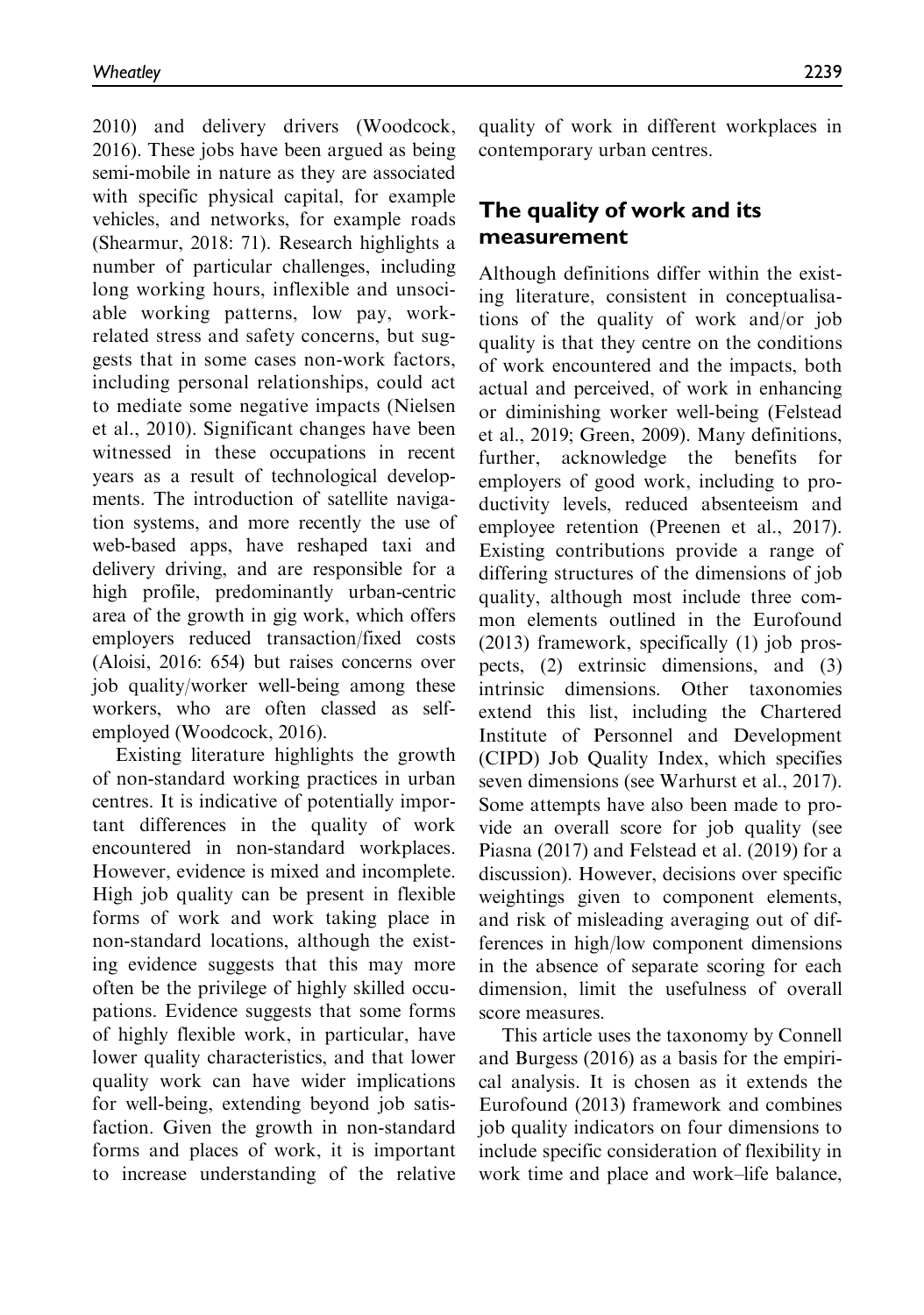which have particular relevance to the focus of this article. This framework structures job quality into the following dimensions: (1) job prospects, such as contracts, job security and opportunities for training/development; (2) extrinsic dimensions of work, such as pay and the physical work environment; (3) intrinsic characteristics, including skills and levels of autonomy, variety, work intensity, employee voice; and (4) working time quality, for example flexible working and the length of the working day/week.

While there is increasing consensus on many of the constituents of the quality of work, debates continue regarding the usefulness of certain measures, in particular with respect to objective, for example pay, versus subjective, for example satisfaction with job, indicators. Felstead et al. (2019), for example, state the limitations of subjective measures in that they can be affected by individual differences in aspirations and availability of information. However, subjective measures when combined with objective indicators do enable considerable insight into the perceptions of workers regarding their job, and are widely employed in other studies, including Connell and Burgess (2016), Gifford (2018) and Green (2009), and have been recommended, in the case of overall job satisfaction, by the UK Government (see HM Government, 2018: 22). A combination of objective and subjective measures is therefore employed in this research.

## Method

The empirical analysis in this article considers the quality of work experienced by urban-based employed and self-employed workers in different workplace locations. Data is extracted from waves 2 (2010–2011), 4 (2012–2013), 6 (2014–2015) and 8 (2016– 2017) of Understanding Society (UKDS 6614, alternatively titled the United Kingdom Household Longitudinal Study – UKHLS). The aim of Understanding Society is to improve understanding of social and economic change in the UK at household and individual levels (University of Essex, Institute for Social and Economic Research, 2018). It is a stratified multi-topic longitudinal sample survey of 40,000 households (in 2009/2010), with data collected through interviews with adult members of households each year. Understanding Society is used in this research as it provides recent data on job quality from a statistically robust and representative sample of workers in the UK economy. The four waves used in this study are chosen since data on dimensions of job quality are only captured in alternate years of the survey. A sample description is provided in Appendix Table A1.

The analysis provides insight into job quality using a range of objective and subjective indicators which are categorised, as by Connell and Burgess (2016), into job prospects, extrinsic job quality, intrinsic job quality and working time quality dimensions. The dimensions explored in this article are consistent with those outlined in Connell and Burgess (2016), although some measures, for example aspects of the physical work environment, are not collected in Understanding Society and so are not available for inclusion in the analysis. The job quality measures used are summarised in Table 1. As well as individual indicators, variables are also included which act as a proxy measure for overall job quality. Job satisfaction is included as existing research has shown high job satisfaction to be equated with high job quality (Green, 2009), and a measure of turnover intention (would like new job with new employer) is included as an indicator of dissatisfaction with current employment. The latter measure is limited in that it captures subjective feelings regarding dissatisfaction with the current job, but does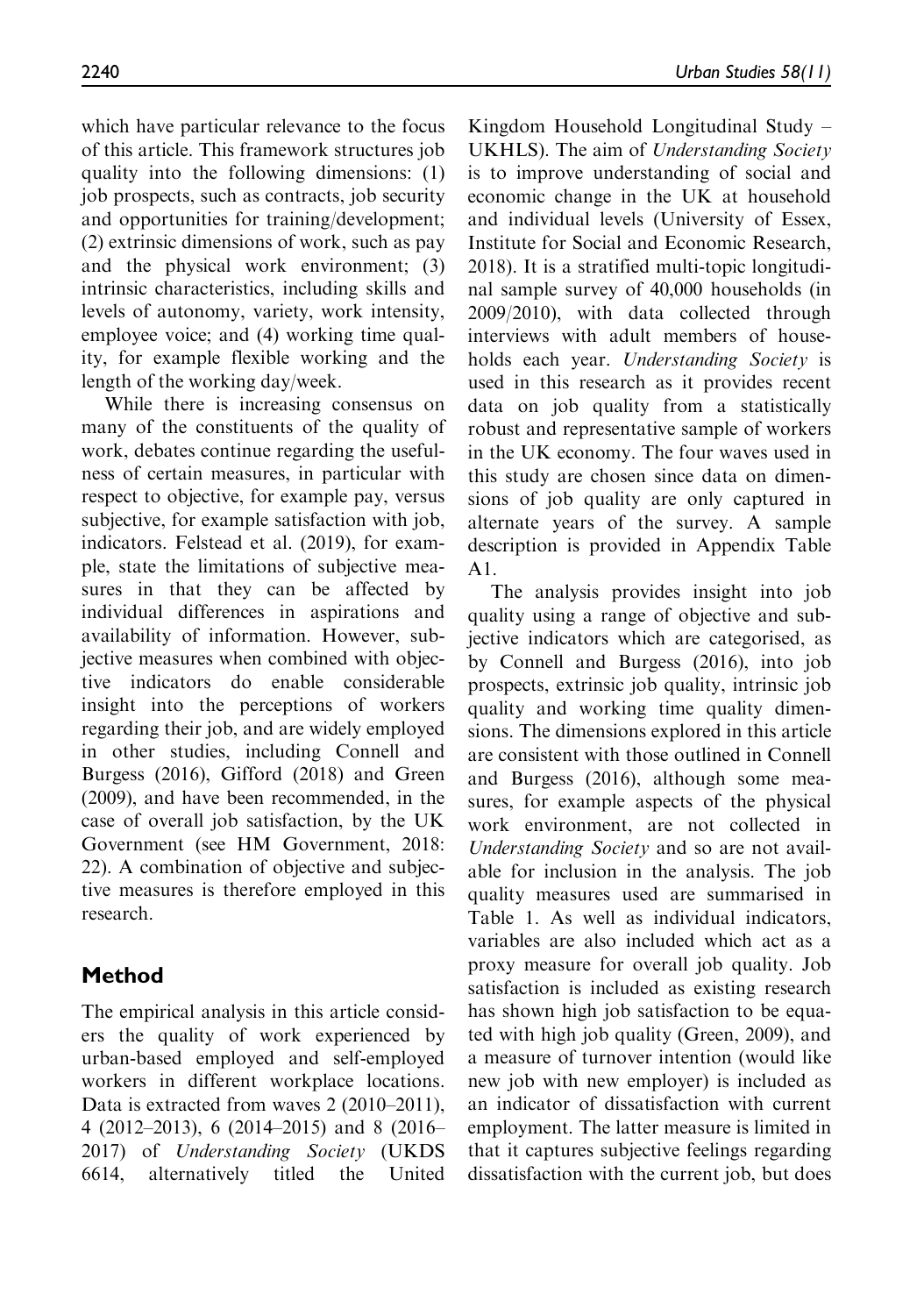|               |                                                                        | Table 1. Quality of work dimensions explored in empirical estimations.                                                                                                                                                                                                                                             |                                                                                          |                                                             |
|---------------|------------------------------------------------------------------------|--------------------------------------------------------------------------------------------------------------------------------------------------------------------------------------------------------------------------------------------------------------------------------------------------------------------|------------------------------------------------------------------------------------------|-------------------------------------------------------------|
| Dimension     | Indicator                                                              | Survey question                                                                                                                                                                                                                                                                                                    | Response scale                                                                           | Higher job quality<br>response(s)                           |
| Job prospects | Work status                                                            | and circumstances, is your job a permanent<br>Leaving aside your own personal intentions<br>job, or is there some way that it is not<br>Variable derived from responses to:<br>permanent?<br>QNQ                                                                                                                   | Agency temporary<br>Other temporary<br>Fixed period/task<br>Casual/seasonal<br>Permanent | Permanent status                                            |
|               | Job security                                                           | 12 months. Thinking about losing your job by<br>being sacked, laid off, made redundant or not<br>having your contract renewed, how likely do<br>you think it is that you will lose your job<br>In what way is the job not permanent?<br>employment prospects over the next<br>I would like you to think about your | Very unlikely<br>Very likely<br>Unlikely<br>Likely                                       | unlikely to lose job<br>in next 12 months<br>Very unlikely/ |
|               | Preferences for<br>work-related<br>training                            | Would you like to take up work-related<br>during the next 12 months?<br>training?                                                                                                                                                                                                                                  | yes<br>$\frac{\circ}{\mathsf{Z}}$                                                        | preference for<br>No stated<br>training                     |
| Extrinsic     | Annual income<br>(1000s)                                               | Derived variable generated from income<br>questions                                                                                                                                                                                                                                                                | Scale $(£000s)$                                                                          | Higher income<br>level                                      |
| Intrinsic     | Autonomy over<br>job tasks, work<br>order, work<br>pace, task<br>hours | In your current job, how much influence do<br>the order in which you carry out tasks?<br>what tasks you do in your job?<br>the pace at which you work?<br>you have over                                                                                                                                            | A little<br>Some<br>None<br>A lot                                                        | A lot/some<br>autonomy                                      |
|               | or staff<br>association at<br>workplace<br>Union                       | management for negotiating pay or conditions<br>the time you start or finish your working day?<br>Is there a trade union, or a similar body such<br>for the people doing your sort of job in your<br>as a staff association, recognised by your<br>workplace?                                                      | Š<br>$\frac{1}{2}$                                                                       | Yes, trade union or<br>staff association<br>present         |

(continued)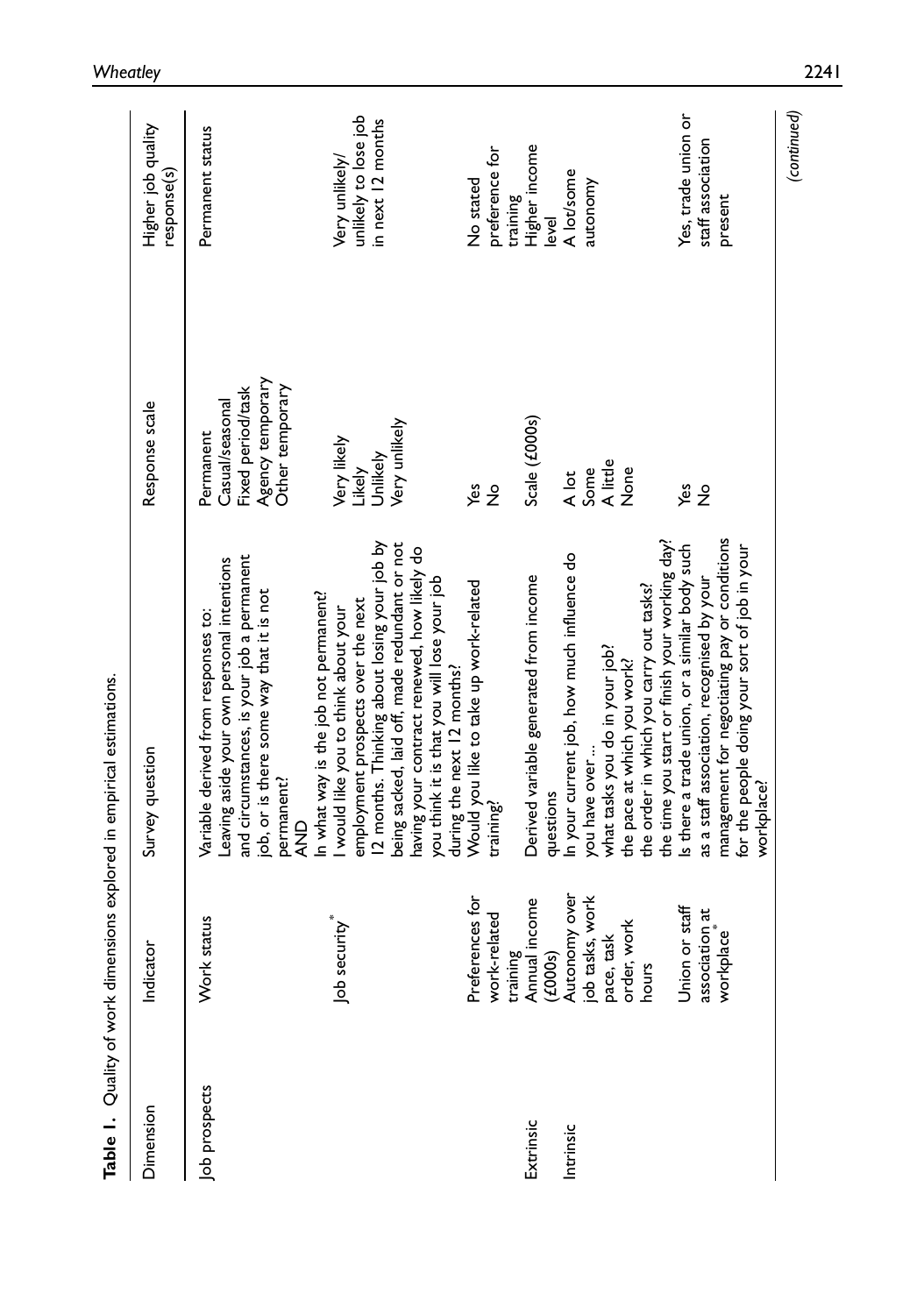| Table I. Continued   |                                                                             |                                                                                                                                                                                                                                                                                           |                                                                                                                                                                                                                            |                                                                                                |
|----------------------|-----------------------------------------------------------------------------|-------------------------------------------------------------------------------------------------------------------------------------------------------------------------------------------------------------------------------------------------------------------------------------------|----------------------------------------------------------------------------------------------------------------------------------------------------------------------------------------------------------------------------|------------------------------------------------------------------------------------------------|
| Dimension            | Indicator                                                                   | Survey question                                                                                                                                                                                                                                                                           | Response scale                                                                                                                                                                                                             | Higher job quality<br>response(s)                                                              |
| Working time quality | Working hours<br>per week                                                   | are you expected to work in a normal week?<br>hours, excluding overtime and meal breaks,<br>Thinking about your (main) job, how many                                                                                                                                                      | Scale variable converted into<br>three categories:<br>over 48 hours<br>$21 - 48$<br>$0 - 20$                                                                                                                               | indicate presence of<br>48 hours or less<br>0-20 hours may<br>per week (note:<br>Working hours |
|                      | present in job <sup>*</sup><br>Overtime<br>flexibility<br>Informal<br>hours | How many hours of overtime do you usually<br>basis, for example by re-arranging your start<br>flexible working you have, are you able to<br>Aside from any formal arrangements for<br>vary your working hours on an informal<br>or finish times if you need to?<br>work in a normal week? | Sometimes<br>Scale<br>yes<br>$\frac{1}{2}$                                                                                                                                                                                 | underemployment)<br>flexibility present<br>Longer overtime<br>Yes, informal<br>hours           |
|                      | No. of flexible<br>arrangements<br>(FWAs)<br>available<br>working           | arrangements at the place where you work. If<br>following arrangements are available at your<br>you personally needed any, which of the<br>We would like to ask about working<br>workplace?                                                                                               | availability of: part-time working,<br>from home on a regular basis<br>working term-time only, job-<br>compressed hours, working<br>sharing, flexi-time, working<br>Cumulative value of yes/no<br>responses (coded I/0) to | FWAs available<br>Higher no. of                                                                |
| Overall job quality  | Job satisfaction                                                            | Completely satisfied', how dissatisfied or<br>satisfied are you with your present job<br>'Completely dissatisfied' and 7 means<br>On a scale of I to 7 where I means<br>overall?                                                                                                          | Neither satisfied nor dissatisfied<br>Completely dissatisfied<br>Somewhat dissatisfied<br>Completely satisfied<br>7-point Likert scale<br>Somewhat satisfied<br>Mostly dissatisfied<br>Mostly satisfied                    | satisfaction<br>Higher job                                                                     |
|                      | Turnover<br>intention                                                       | Would you like to start a new job with a new<br>employer?                                                                                                                                                                                                                                 | уeз<br>$\frac{1}{2}$                                                                                                                                                                                                       | preference for a<br>No stated<br>new job                                                       |

Note: \*Data available for employees only.

Note: \*Data available for employees only.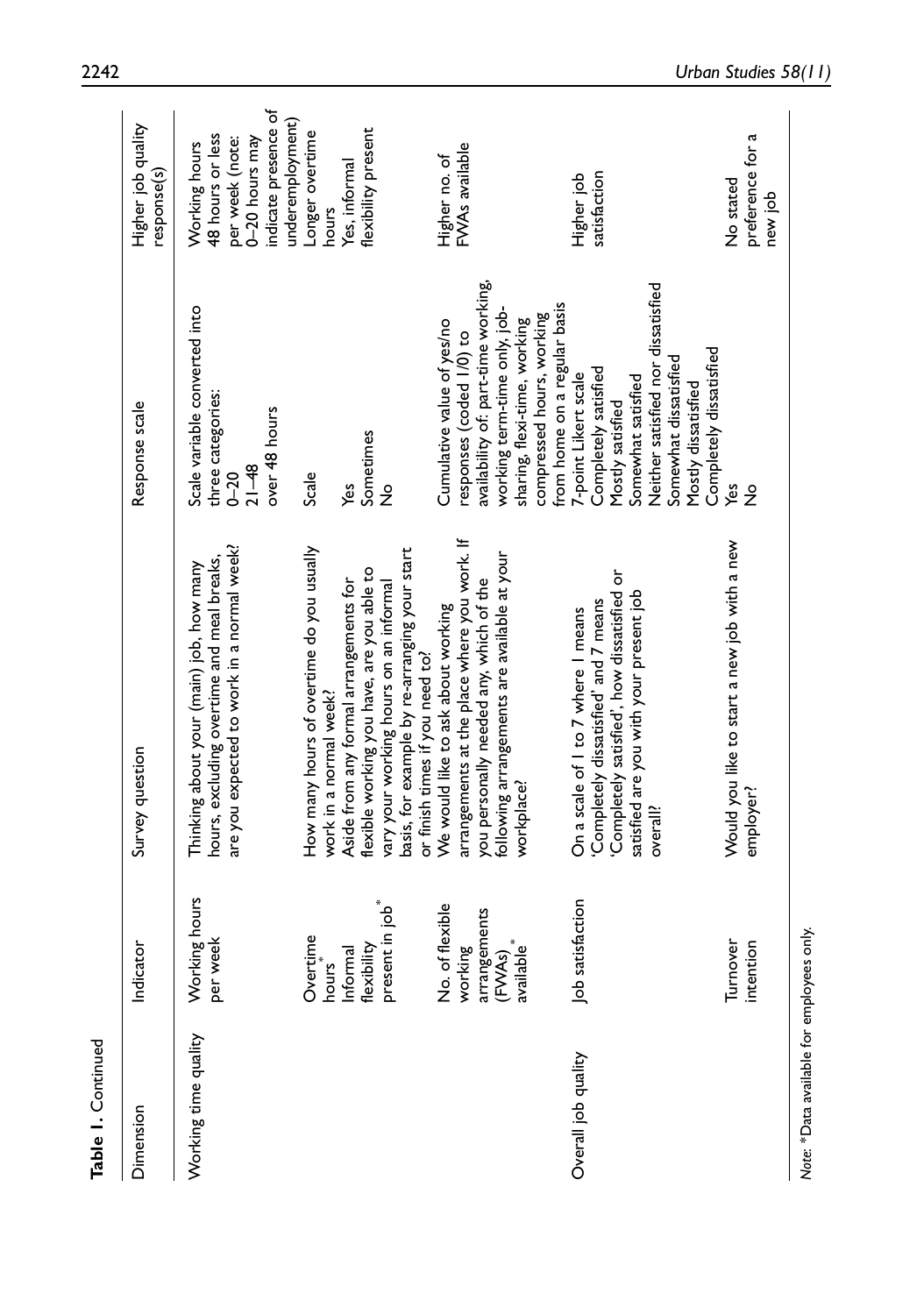not necessarily reflect that individuals will quit in the near future for a range of reasons, including availability of alternative job opportunities. Nevertheless, it is a useful indicator of general discontent with work (Gifford, 2018) and is included in the analysis for this purpose. Additional subjective well-being indicators are also incorporated, including satisfaction with life overall and domains of leisure and health. Workplace location is recorded in Understanding Society with respect to the main place of work, through responses to the question, 'Do you work mainly ...' with possible answers compressed into four alternatives: (i) at employer/business premises, (ii) at home, (iii) driving or travelling around, and (iv) in multiple locations (also referred to as mobile or multi-location work).<sup>3</sup>

Multinomial logistic regression is performed, enabling comparison of job quality indicators among urban-based workers reporting standard workplaces (employer/ business premises) with those among workers in non-standard workplace locations (home, driving/travelling, mobile working). In line with the focus of this study, only workers reporting urban-based residential location are included in the analysis.<sup>4</sup> Occupational variables and demographic controls are included in the models. Separate models are produced for employed (model 1) and self-employed (model 2) workers given the observed differences in patterns of work and workplace location. Collinearity diagnostics (VIF indicators) generated concerns with a measure of autonomy over work manner. This indicator variable was, therefore, excluded from the models (see Appendix Table A1 for collinearity indicators for the final models). As the models use pooled panel data comprising a non-random sample, standard errors are corrected for clustering by multiple observations of individual sample members, as in Henley (2017).

## Empirical findings

To contextualise the analysis of job quality and workplace it is necessary to understand the overall patterns of workplace location present in the *Understanding Society* sample. Consistent with UK labour market averages, using the 2016–2017 wave of Understanding Society we find that approximately threequarters (76.5%) of the sample are urbanbased. Around one in eight (12.2%) of urban-based workers report self-employment  $(15.8\% \text{ of men and } 8.3\% \text{ of women}).$  Most urban-based employees continue to report working at employer premises (83.6%), accounting for almost 90% of women and over three-quarters of male employees. Homeworking (2.8%), driving/travelling (7.6%) and mobile working at multiple locations (6.0%) remain relatively less common among employees. Workplace location among self-employed urban-based workers is more distributed. Around one-third report working at home (31.6%), and similarly at multiple locations (33.2%). The part-time self-employed, in particular, are likely to be home-based (44.9%). Few part-time selfemployed workers report their own business premises (13.8%). This is especially the case among women, consistent with previous research (Atherton et al., 2016). Driving or travelling is a more common mode of work among self-employed urban-based workers (13.2%), and is especially common among men (17.2% compared with 5.1% of women).

#### Multinomial logistic regression

The multinomial models, summarised in Table 2, compare the relative quality of work encountered by urban-based workers in nonstandard workplace locations (homeworkers, driving/travelling, mobile working) with that found by those working at employer or business premises.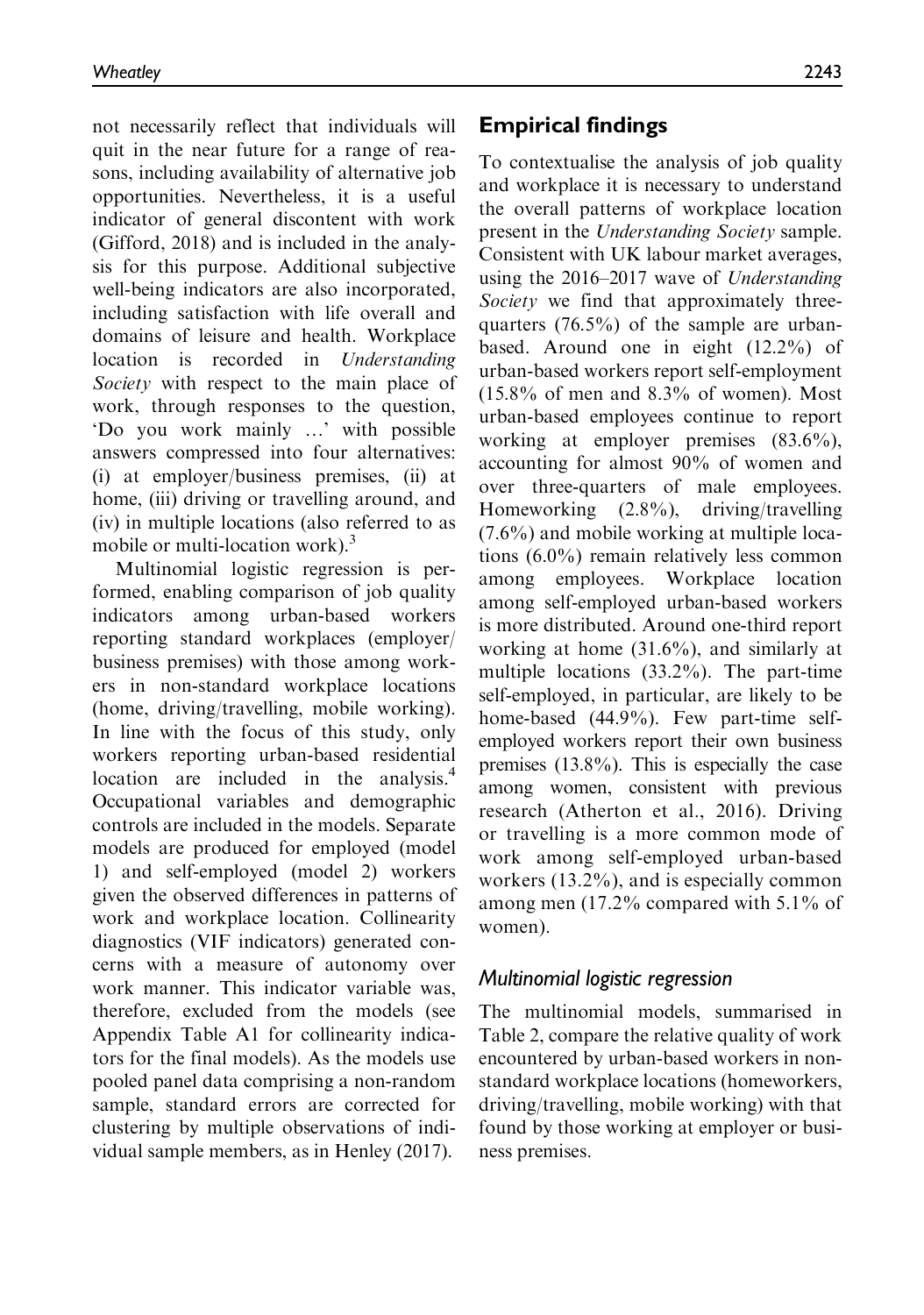| Multinomial logistic regression: Workplace location and the quality of work.<br>Table 2. |                            |                                                                                                           |                                |                          |                                      |                          |
|------------------------------------------------------------------------------------------|----------------------------|-----------------------------------------------------------------------------------------------------------|--------------------------------|--------------------------|--------------------------------------|--------------------------|
|                                                                                          |                            | Reference category is 'employer/business premises'<br>Multinomial logistic regression: Workplace location |                                |                          |                                      |                          |
|                                                                                          | Model I: Employed          |                                                                                                           |                                | Model 2: Self-employed   |                                      |                          |
|                                                                                          | Home                       | Driving/travelling<br>around                                                                              | locations<br>Multiple          | Home                     | Driving/travelling<br>around         | locations<br>Multiple    |
| Work status: Reference is 'job is permanent'<br>Job quality indicators<br>Job prospects  |                            |                                                                                                           |                                |                          |                                      |                          |
| Casual/seasonal                                                                          | 0.329                      | $0.469***$<br>$0.513***$                                                                                  | $-0.291$ <sup>*</sup><br>0.161 | $1.003***$<br>$0.602***$ | 0.799***<br>0.165                    | $0.850***$<br>$1.870***$ |
| Fixed period/task<br>Agency temporary                                                    | 0.249<br>$-0.767$          | $1.253***$                                                                                                | 0.092                          | $-0.456$                 | 0.109                                | 0.843                    |
| Other temporary                                                                          | $0.582***$                 | $0.452***$                                                                                                | 0.097                          | $0.577***$               | 0.347                                | $0.559***$               |
| Job security: Reference is 'very unlikely to lose job'                                   |                            |                                                                                                           |                                |                          |                                      |                          |
| Very likely                                                                              | $-0.055$<br>0.004          | $0.315***$<br>0.048                                                                                       | 0.038<br>0.079                 | I                        | I<br>I                               |                          |
| Likely<br>Unlikely                                                                       | $-0.132$                   | 0.036                                                                                                     | $0.106***$                     |                          |                                      |                          |
| Would like work-related training                                                         | $-0.416$ ***               | $0.123***$                                                                                                | $-0.065$                       | $-0.126$                 | $-0.059$                             | $-0.069$                 |
| Extrinsic                                                                                |                            | $0.003***$                                                                                                |                                |                          | $-0.007***$                          | $-0.004***$              |
| Annual income (£000s)<br>Intrinsic                                                       | 0.001                      |                                                                                                           | 0.002                          | $-0.006$ ***             |                                      |                          |
| is 'none'<br>Autonomy over job tasks: Reference                                          |                            |                                                                                                           |                                |                          |                                      |                          |
| A lot                                                                                    | $-0.820***$<br>$-0.908***$ | $-0.484$ ***<br>$-0.494$ ***                                                                              | $-0.876***$<br>$-0.834***$     | $-0.484$                 | $-1.025***$                          | $-0.771$ <sup>**</sup>   |
| A little<br>Some                                                                         | $-0.428$ **                | $-0.508***$                                                                                               | $-0.599***$                    | $-0.510$<br>$-0.363$     | $-0.736$ **<br>$-0.657$ <sup>*</sup> | $-0.287$<br>$-0.474$     |
| Autonomy over work pace: Reference is 'none                                              |                            |                                                                                                           |                                |                          |                                      |                          |
| A lot                                                                                    | $0.960***$                 | $-0.004$                                                                                                  | $0.302***$                     | $0.618^{*}$              | 0.288                                | $-0.024$                 |
| Some                                                                                     | $0.792***$                 | $-0.024$                                                                                                  | $0.198***$                     | 0.436                    | 0.214                                | 0.063                    |
| A little                                                                                 | 0.466                      | $-0.057$                                                                                                  | 0.022                          | 0.034                    | 0.220                                | $-0.331$                 |
| Autonomy over task order: Reference is 'none'                                            |                            |                                                                                                           |                                |                          |                                      |                          |
| A lot                                                                                    | 0.152                      | $0.249***$                                                                                                | $-0.199$ **                    | 0.040                    | $-0.464$                             | $-0.093$                 |
| Some                                                                                     | 0.035                      | 0.159                                                                                                     | $-0.290***$                    | $-0.154$                 | $-0.329$                             | $-0.213$                 |
| A little                                                                                 | 0.234                      | $0.241***$                                                                                                | $-0.079$                       | 0.143                    | 0.048                                | $-0.321$                 |
|                                                                                          |                            |                                                                                                           |                                |                          |                                      | (continued)              |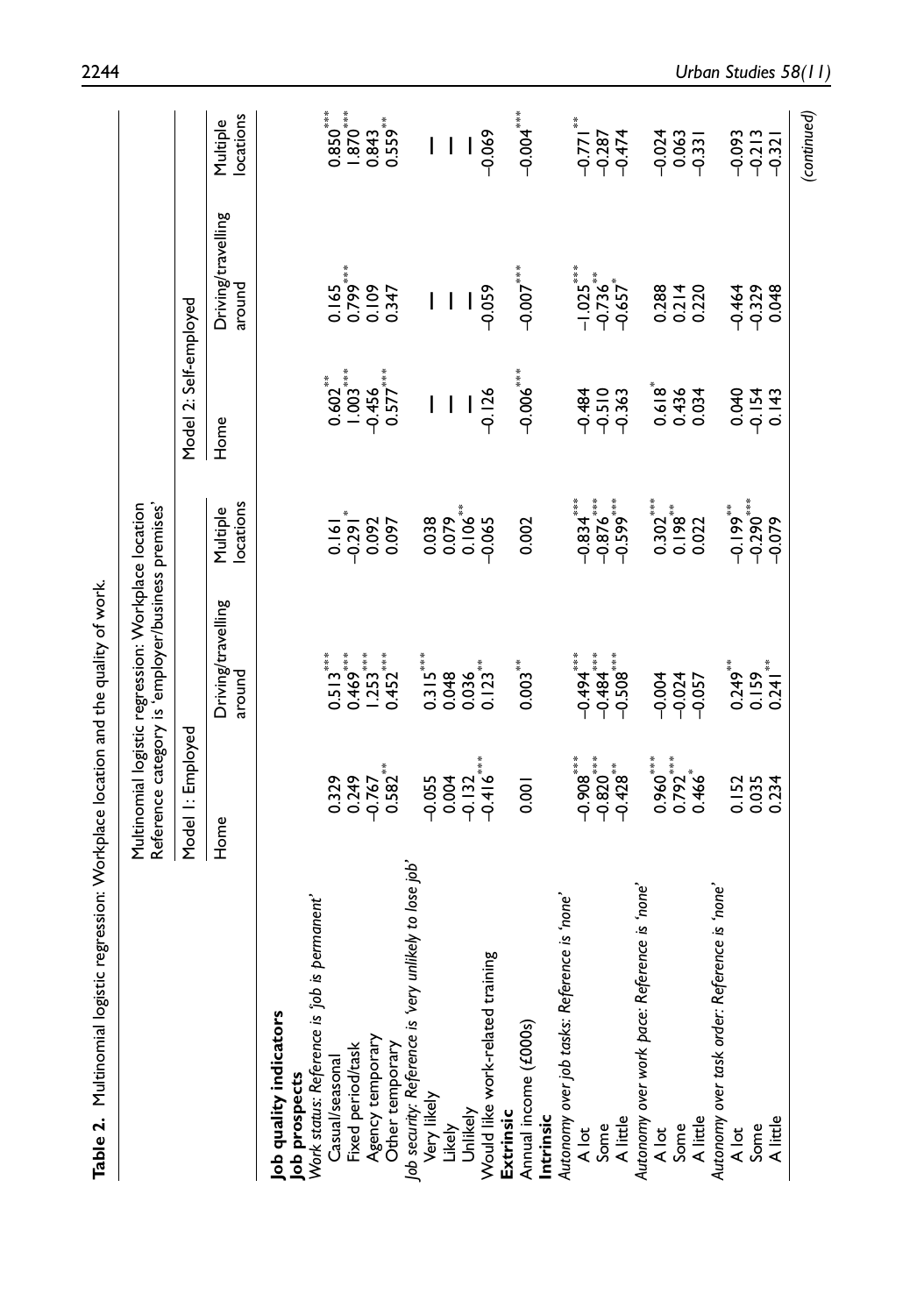|                                                                                       |                                        | Reference category is 'employer/business premises'<br>Multinomial logistic regression: Workplace location |                       |                          |                              |                       |
|---------------------------------------------------------------------------------------|----------------------------------------|-----------------------------------------------------------------------------------------------------------|-----------------------|--------------------------|------------------------------|-----------------------|
|                                                                                       | Model I: Employed                      |                                                                                                           |                       | Model 2: Self-employed   |                              |                       |
|                                                                                       | Home                                   | Driving/travelling<br>around                                                                              | locations<br>Multiple | Home                     | Driving/travelling<br>around | ocations<br>Multiple  |
| Autonomy over work hours: Reference is 'none'                                         |                                        |                                                                                                           |                       |                          |                              |                       |
| A lot                                                                                 | $2.123***$                             | $0.676***$                                                                                                | $0.864***$            | $1.498***$               | 0.394                        | 0.094                 |
| Some                                                                                  | $0.866***$                             | $0.481***$                                                                                                | $0.649***$            | $0.977***$               | $0.422$ <sup>*</sup>         | $0.402$ <sup>*</sup>  |
| A little                                                                              | $0.389***$                             | $0.252***$                                                                                                | $0.408***$            | $0.660***$               | 0.375                        | $0.504***$            |
| Workplace union or staff association                                                  | $-1.234***$                            | $-0.214***$                                                                                               | 0.040                 | I                        | I                            | I                     |
| Working time quality                                                                  |                                        |                                                                                                           |                       |                          |                              |                       |
| 8 hours per week<br>Working hours: Reference is 21-4                                  |                                        |                                                                                                           |                       |                          |                              |                       |
| $0 - 20$                                                                              | $1.031***$                             | $0.271***$                                                                                                | 0.030                 | $0.852***$               | $0.540***$                   | $0.748***$            |
| Over 48 hours                                                                         | $0.727***$                             | $0.798***$                                                                                                | $0.739***$            | 0.025                    | 0.065                        | $-0.371$ ***          |
| Overtime                                                                              | $\begin{array}{c} \n0.011 \end{array}$ | $0.025***$                                                                                                | $0.024***$            |                          | I                            |                       |
| eference is 'no'<br>Informal flexibility present in job: R                            |                                        |                                                                                                           |                       |                          |                              |                       |
| Yes                                                                                   | $0.387***$                             | 0.065                                                                                                     | 0.041                 |                          |                              |                       |
| Sometimes                                                                             | $-0.191$                               | 0.077                                                                                                     | $-0.072$              |                          |                              |                       |
| Availability of FWAs                                                                  | $0.051***$                             | $-0.018$                                                                                                  | $-0.061***$           | $\overline{\phantom{a}}$ |                              | I                     |
| بر<br>پ<br>Overall job quality indicator                                              |                                        |                                                                                                           |                       |                          |                              |                       |
| Would like new job with new employer                                                  | $-0.157$                               | $-0.197***$                                                                                               | $rac{1}{2}$           | $0.230^{*}$              | $0.443***$                   | $0.447***$            |
| Satisfaction with job                                                                 | 0.039                                  | 0.000                                                                                                     | 0.016                 | 0.000                    | 0.010                        | $0.100***$            |
| Subjective well-being measures                                                        |                                        |                                                                                                           |                       |                          |                              |                       |
| Satisfaction with amount of leisure time                                              | $0.113***$                             | $\frac{1}{2}$                                                                                             | $-0.038***$           | $0.117***$               | 0.049                        | 0.050                 |
| Satisfaction with health                                                              | $-0.037$                               | $-0.006$                                                                                                  | $-0.003$              | $-0.050^{*}$             | $-0.073***$                  | $-0.021$              |
| Satisfaction with life overall                                                        | $-0.051$                               | 0.001                                                                                                     | 0.004                 | $-0.055$                 | 0.035                        | $-0.001$              |
| Occupation variables                                                                  |                                        |                                                                                                           |                       |                          |                              |                       |
| Major occupation group (SOC): Reference is 'managers, directors and senior officials' |                                        |                                                                                                           |                       |                          |                              |                       |
| Professional occupations                                                              | $0.248$ <sup>*</sup>                   | 0.107                                                                                                     | $-0.289***$           | $0.834***$               | $0.645***$                   |                       |
| Associate professional and technical                                                  | 0.079                                  | $0.468***$                                                                                                | $0.903***$            | $1.126***$               | $1.262***$                   | $\frac{1.052}{1.076}$ |
| Administrative and secretarial                                                        | $-0.024$                               | $-1.044$ ***                                                                                              | $-1.306***$           | $0.724***$               | $0.741$ <sup>*</sup>         | $1.045***$            |
| Skilled trades occupations                                                            | $-0.606$ **                            | $1.052***$                                                                                                | $0.943***$            | $0.854***$               | $1.649***$                   | $2.474***$            |
| Caring, leisure and other services                                                    | $-0.559***$                            | $0.693***$                                                                                                | $1.053***$<br>-0.653  | $1.213***$               | $1.336***$                   | $1.264***$            |
| Sales and customer service                                                            | $-1.451$ <sup>***</sup>                | $-1.470***$                                                                                               |                       | 0.313                    | $1.490***$                   | $-0.194$              |
|                                                                                       |                                        |                                                                                                           |                       |                          |                              | (continued)           |

Wheatley 2245

Table 2. Continued

Table 2. Continued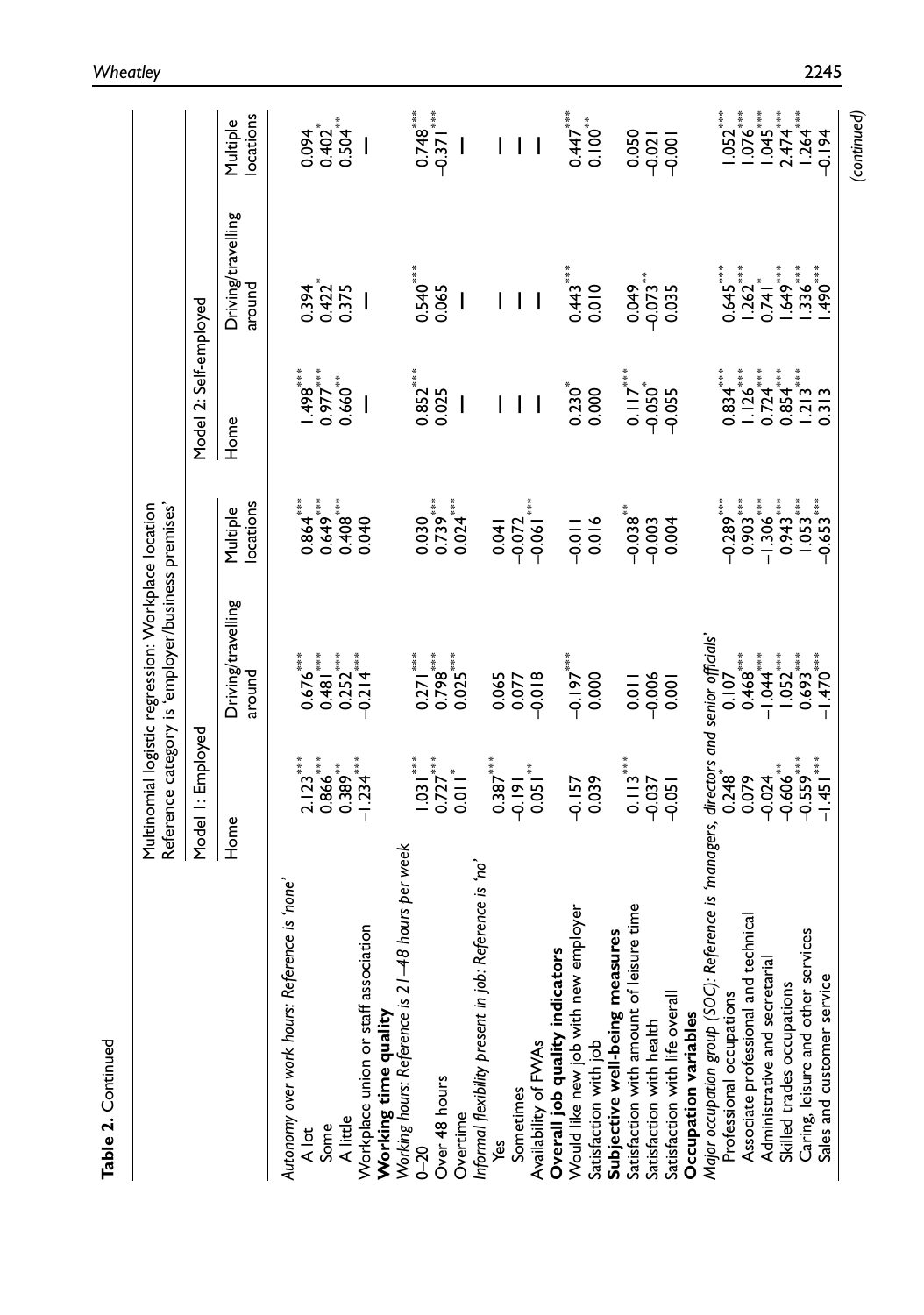|                                                                       |                             | Reference category is 'employer/business premises'<br>Multinomial logistic regression: Workplace location |                           |                          |                              |                          |
|-----------------------------------------------------------------------|-----------------------------|-----------------------------------------------------------------------------------------------------------|---------------------------|--------------------------|------------------------------|--------------------------|
|                                                                       | Model I: Employed           |                                                                                                           |                           | Model 2: Self-employed   |                              |                          |
|                                                                       | Home                        | Driving/travelling<br>around                                                                              | ocations<br>Multiple      | Home                     | Driving/travelling<br>around | ocations<br>Multiple     |
| Process, plant and machine operatives<br>Elementary occupations       | $-2.436$ ***<br>$-1.470***$ | $0.318***$<br>$-0.254$ <sup>*</sup>                                                                       | $1.936***$<br>$0.402***$  | $1.175***$<br>$0.543***$ | $2.352***$<br>$3.535***$     | $0.706***$<br>$2.544***$ |
| Control variables<br>Holds second job                                 | $0.367***$                  | $0.273***$                                                                                                | $-0.008$                  | $0.260^{*}$              | 0.082                        | 0.052                    |
| Age: Reference is 30-39<br>Gender (male)                              | 0.010                       | $0.466***$                                                                                                | $0.643***$                | $-0.277$ **              | $0.936***$                   | $0.459***$               |
| $16 - 24$                                                             | $-0.492**$                  | $-0.345***$                                                                                               | $-0.590***$               | $-0.174$                 | 0.258                        | 0.067                    |
| $25 - 29$                                                             | $-0.129$                    | $-0.097$                                                                                                  | $-0.063$                  | $-0.353$ <sup>*</sup>    | 0.227                        | $-0.283$                 |
| $40 - 49$<br>$50 - 59$                                                | 0.183<br>0.181              | $0.184***$<br>$0.209***$                                                                                  | 0.048<br>0.036            | $0.496***$<br>0.134      | 0.250<br>0.302               | 0.260<br>0.015           |
| $60 - 69$                                                             | 0.289                       | 0.064                                                                                                     | $0.259***$                | $0.532***$               | 0.338                        | 0.105                    |
| 70 or over                                                            | 0.515                       | 0.020                                                                                                     | 0.356                     | 0.238                    | $-0.509$                     | $-0.749***$              |
| Highest educational qualification: Reference is 'no qualifications'   |                             |                                                                                                           |                           |                          |                              |                          |
| Degree or equivalent                                                  | $0.916***$                  | $-0.042$                                                                                                  | $-0.092$                  | $-0.182$                 | $-0.409$                     | $-0.352$                 |
| Further education (A levels)                                          | $0.552$ <sup>*</sup>        | $-0.072$                                                                                                  | 0.183                     | $-0.344$                 | $-0.069$                     | $-0.150$                 |
| Secondary education (GCSE)                                            | 0.359                       | $-0.167$                                                                                                  | $0.346***$                | $-0.375$                 | 0.014                        | $-0.182$                 |
| never married<br>Marital status: Reference is single/                 |                             |                                                                                                           |                           |                          |                              |                          |
| Married/civil partnership<br>Divorced or separated                    | $-0.029$<br>0.112           | $-0.093$<br>$-0.003$                                                                                      | $0.206***$<br>$0.110^{*}$ | $-0.259$ **<br>$-0.298$  | $-0.039$<br>$-0.090$         | $-0.109$<br>$-0.273$     |
| Widowed                                                               | $-0.222$                    | $-0.062$                                                                                                  | 0.059                     | $-0.054$                 | $-0.857$                     | $-0.082$                 |
| Long-term illness/disability                                          | 0.137                       | 0.090                                                                                                     | $-0.016$                  | $0.190^{*}$              | $-0.199$                     | 0.064                    |
|                                                                       | $0.198***$                  | 0.009                                                                                                     | $-0.013$                  | $-0.023$                 | 0.148                        | $-0.118$                 |
| No. children age 0–2<br>No. children age 3–4<br>No. children age 5–11 | $0.210^{*}$                 | 0.018                                                                                                     | $0.130^{*}$               | 0.223                    | 0.155                        | 0.216                    |
|                                                                       | 0.027                       | $-0.079$ <sup>*</sup>                                                                                     | 0.013                     | 0.107                    | $-0.026$                     | $-0.086$                 |
| No. children age 12-15                                                | $0.168$ <sup>*</sup>        | $-0.017$                                                                                                  | 0.040                     | $-0.064$                 | $-0.043$                     | $-0.030$                 |
| Hours spent caring per week: Reference is 'zero'                      |                             |                                                                                                           |                           |                          |                              |                          |
| $\overline{1}$                                                        | 0.170                       | $0.247***$                                                                                                | $0.272***$                | $0.288***$               | 0.118                        | 0.244                    |
| ე<br>ა                                                                | 0.253                       | $\frac{141}{}$                                                                                            | $0.201$ <sup>*</sup>      | $0.549***$               | 0.645                        | $0.674***$               |
|                                                                       |                             |                                                                                                           |                           |                          |                              | (continued)              |

Table 2. Continued

Table 2. Continued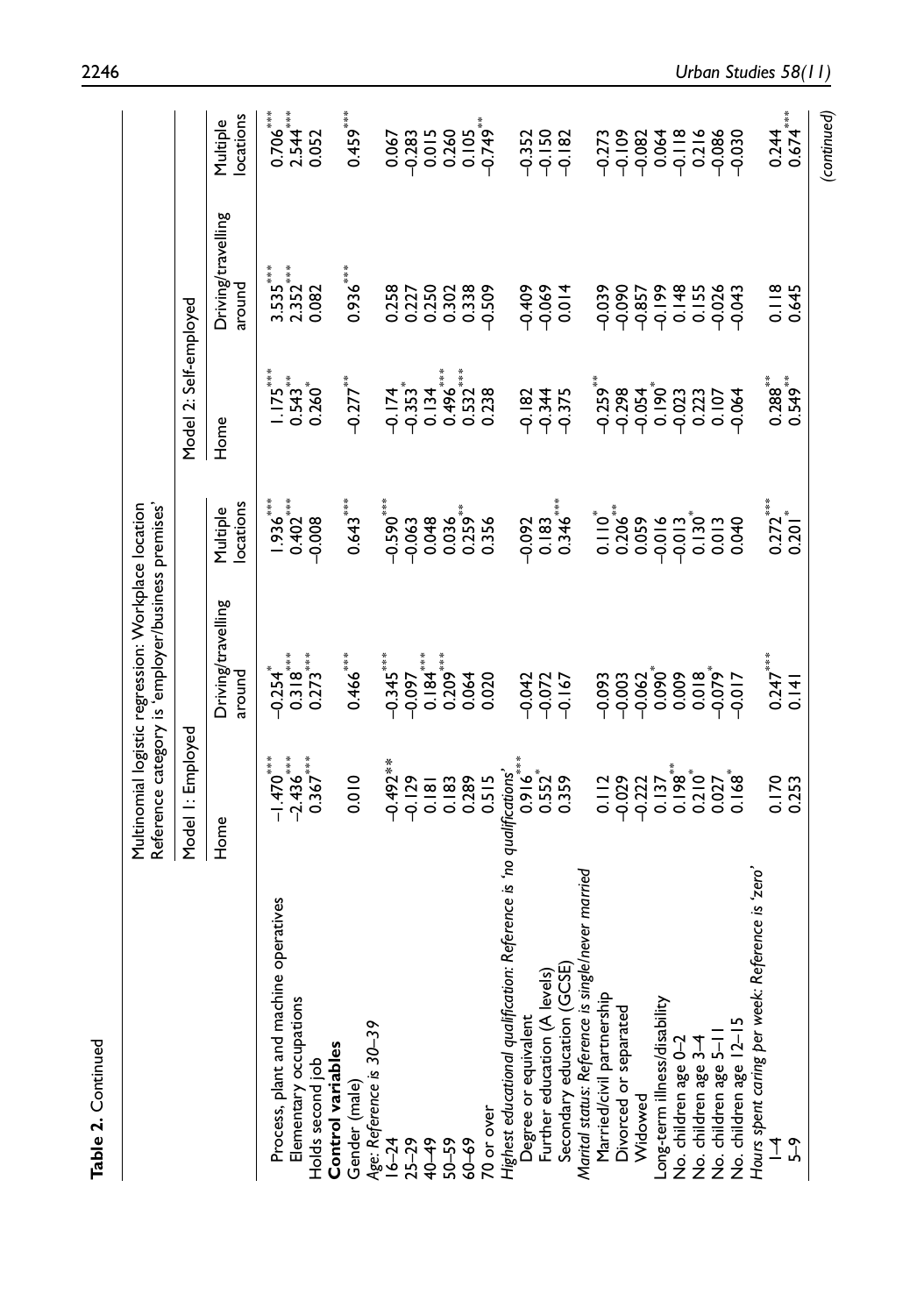|                                                                                                                                                                                                                         |                         | Reference category is 'employer/business premises'<br>Multinomial logistic regression: Workplace location |                      |                        |                                                                                                                                 |                                          |
|-------------------------------------------------------------------------------------------------------------------------------------------------------------------------------------------------------------------------|-------------------------|-----------------------------------------------------------------------------------------------------------|----------------------|------------------------|---------------------------------------------------------------------------------------------------------------------------------|------------------------------------------|
|                                                                                                                                                                                                                         | Model I: Employed       |                                                                                                           |                      | Model 2: Self-employed |                                                                                                                                 |                                          |
|                                                                                                                                                                                                                         | Home                    | Driving/travelling<br>around                                                                              | ocations<br>Multiple | Home                   | Driving/travelling<br>around                                                                                                    | ocations<br>Multiple                     |
|                                                                                                                                                                                                                         | 0.002                   | $0.464$<br>$0.219$<br>$0.075$                                                                             | $0.292***$           | $rac{4}{5}$            | 0.183                                                                                                                           | 0.298                                    |
| $0 - 34$<br>20-34<br>25-49                                                                                                                                                                                              | 0.329<br>0.530<br>0.905 |                                                                                                           | $-0.028$             | 0.005                  | 0.405<br>0.428                                                                                                                  |                                          |
|                                                                                                                                                                                                                         |                         |                                                                                                           | 0.387                | 0.399                  |                                                                                                                                 | 0.167                                    |
| 50 or over                                                                                                                                                                                                              |                         | $-0.190$                                                                                                  | $-0.036$             | 0.338                  | $-0.828$                                                                                                                        | 0.770                                    |
| Government office region: Reference is 'East Midlands                                                                                                                                                                   |                         |                                                                                                           |                      |                        |                                                                                                                                 |                                          |
|                                                                                                                                                                                                                         | $-0.544$                |                                                                                                           | $-0.006$             | $-0.126$               | $0.840**$                                                                                                                       | 0.453                                    |
| North-East<br>North-West                                                                                                                                                                                                | 0.042                   |                                                                                                           | 0.174                | $-0.161$               | $-0.113$                                                                                                                        | 0.110                                    |
|                                                                                                                                                                                                                         | $-0.135$                |                                                                                                           | 0.065                |                        | 0.207                                                                                                                           |                                          |
| Yorkshire and the Humber<br>West Midlands                                                                                                                                                                               |                         |                                                                                                           | 0.030                | $-0.287$<br>$-0.240$   | 0.115                                                                                                                           | $-0.0167$                                |
| East                                                                                                                                                                                                                    | 0.068                   | 0.187<br>0.029<br>0.029*<br>0.169<br>0.169                                                                | 0.068                | $-0.132$<br>$-0.021$   | $-0.110$                                                                                                                        | $0.170$<br>$0.554$<br>$0.584$<br>$0.476$ |
| London<br>South-East<br>South-West<br>Wales<br>Scotland                                                                                                                                                                 | $-0.120$                | $-0.183$                                                                                                  | $-0.138$             |                        | 0.121                                                                                                                           |                                          |
|                                                                                                                                                                                                                         | 0.149                   | 0.092                                                                                                     | 0.120                | 0.038                  | $-0.261$                                                                                                                        |                                          |
|                                                                                                                                                                                                                         | 0.137                   |                                                                                                           | $0.283***$           | 0.065                  | 0.216                                                                                                                           |                                          |
|                                                                                                                                                                                                                         | $-0.424$                | $0.140$<br>$0.326$<br>$0.241$                                                                             | $-0.030$             | $-0.349$               | 0.078                                                                                                                           | $-0.126$                                 |
|                                                                                                                                                                                                                         | $-0.556***$             |                                                                                                           | 0.151                | $-0.356$               | $-0.190$                                                                                                                        | $-0.031$                                 |
| Northern Ireland                                                                                                                                                                                                        | $-0.280$                | $-0.160$                                                                                                  | $0.259$ <sup>*</sup> | 0.098                  | $-0.282$                                                                                                                        | $-0.205$<br>$-1.745$                     |
| Constant                                                                                                                                                                                                                | $-6.029***$             | $-3.380***$                                                                                               | $-3.384***$          | $-1.592$ **            | $-2.131***$                                                                                                                     |                                          |
|                                                                                                                                                                                                                         |                         |                                                                                                           |                      |                        |                                                                                                                                 |                                          |
| Model diagnostics<br>Pseudo R <sup>2</sup><br>Wald chi <sup>2</sup><br>Prob > chi <sup>2</sup>                                                                                                                          | 0.1440                  |                                                                                                           |                      | 0.2013                 |                                                                                                                                 |                                          |
|                                                                                                                                                                                                                         | 4812.48                 |                                                                                                           |                      | 1907.99                |                                                                                                                                 |                                          |
|                                                                                                                                                                                                                         | 0.000                   |                                                                                                           |                      | 0.000                  |                                                                                                                                 |                                          |
|                                                                                                                                                                                                                         | $-21,877.30$            |                                                                                                           |                      | $-6051.28$             |                                                                                                                                 |                                          |
| Log pseudo likelihood<br>No. observations                                                                                                                                                                               | 42,954                  |                                                                                                           |                      | 5604                   |                                                                                                                                 |                                          |
| Notes: P-values of 1%, 5% and 10% are denoted by ***, *** and * respectively. P-values are computed after adjustment of standard errors for clustering by individual.<br>Source: Understanding Society, waves<br>2018). |                         |                                                                                                           |                      |                        | 2 (2010–2011), 4 (2012–2013), 6 (2014–2015) and 8 (2016–2017) (University of Essex, Institute for Social and Economic Research, |                                          |

Table 2. Continued

Table 2. Continued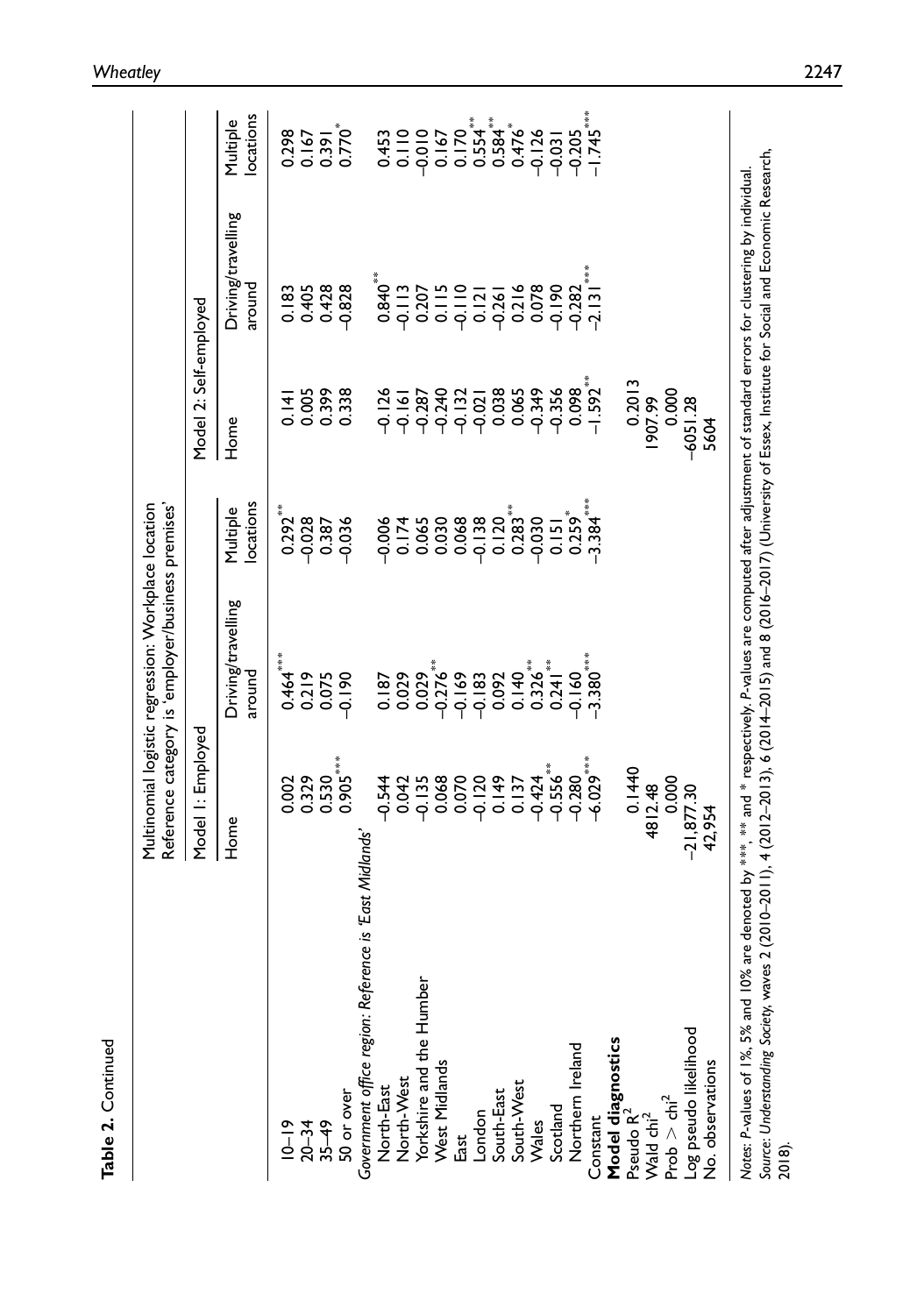## Homeworkers

Considering the case of homeworkers initially, model 1 reveals that in comparison with employees who work at employer premises, employed homeworkers appear to benefit from a number of characteristics of higher job quality. They are more likely to be employed in highly skilled occupations, and job prospects indicators show that they are more likely to hold a permanent position with their employer, suggesting their jobs are relatively secure. Homeworking employees are less likely to report preferences for training, perhaps led by the senior nature of the occupations reported and their older age. They have greater autonomy over pace and hours of work, consistent with the reported benefits of homeworking in enabling greater control over the timing of paid work (Kelliher and Anderson, 2008: 428; Tietze et al., 2009). They do, however, have less autonomy over work tasks than those working at employer premises. With regard to working time quality, they are more likely to work either shorter part-time hours (up to 20 hours per week) or long hours (48 or more) than workers at employer premises. This does indicate use of homeworking as a flexible working arrangement in some cases, but also the potential for lengthy work time (Nätti et al., 2011). Homeworking employees report greater informal flexibility and greater availability of formal flexible working arrangements, indicative of these employees working in organisations which have embraced flexible working. We also find positive and statistically significant relationships with satisfaction with leisure time, evidencing the wider well-being benefits to urban-based workers of working at home (Felstead and Henseke, 2017). Turning to demographics, we find that these workers are more often middle-aged and older, and more highly qualified. These age groups are often associated with incidence of homeworking, including use of homeworking as a lifestyle choice and/or due to caring responsibilities. The models also suggest that homeworkers are more likely to have dependent children than those working at employer premises, supporting household contribution as a driver of homeworking (Sullivan and Smithson, 2007).

For self-employed homeworkers (model 2), a number of important distinctions are found. Compared with the self-employed working at business premises, self-employed homeworkers are more likely to report that their current job is temporary in nature. They are also likely to work shorter hours, hold a second job and have lower incomes. Importantly, self-employed homeworkers indicate that they would like a new job with a new employer, offering some evidence of lower job quality. Self-employed homeworkers are more likely to be women, consistent with the use of home as a workplace due to household constraints and/or lower capitalisation among women-owned SMEs (Atherton et al., 2016). These workers are engaged in a range of different occupations encompassing associate professional, skilled trade and lower-skilled (caring, leisure and personal services, process, plant and machine operatives) jobs. They are more likely to perform caring acts for ill/elderly relatives or friends, and to report an existing illness or disability, the latter finding consistent with this form of work providing opportunities to individuals who may face difficulties in more standard workplaces (Green, 2017: 1646). We also find lower satisfaction with health among these workers in line with this finding.

#### Driving and travelling jobs

Evidence pertaining to employees who drive/ travel around suggests the presence of lower job quality compared with employees working at employer premises. Returning to model 1, employees who drive/travel around are more likely to be employed in associate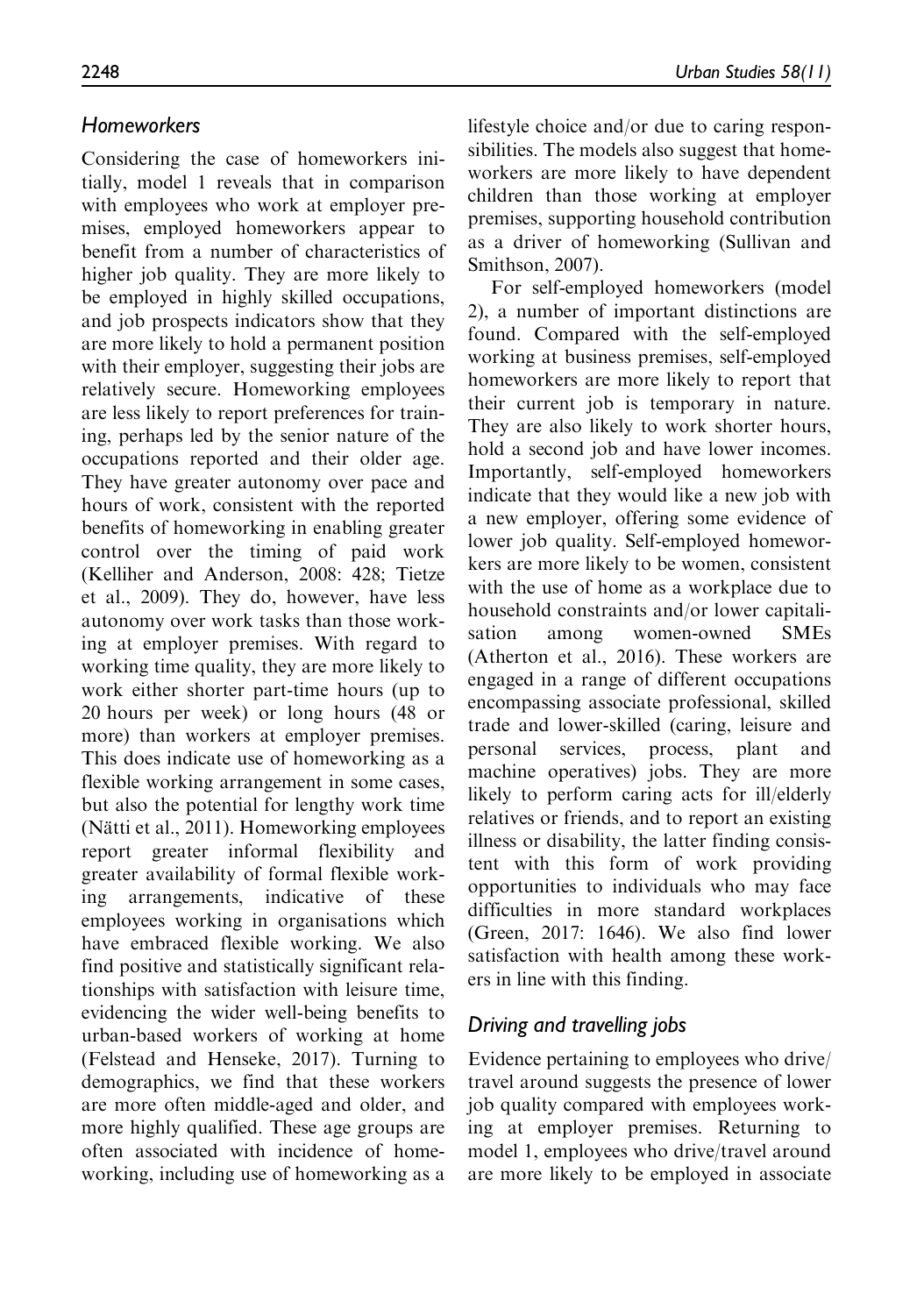professional, skilled trade and lower-skilled (caring, leisure and personal services, elementary) occupations. Job prospects indicators show that these workers have precarious contracts and feel less secure in their jobs. Intrinsic measures reveal that they have less autonomy over job tasks but greater autonomy over the order of tasks and hours of work. Consistent with existing evidence, employees driving/travelling around either work shorter part-time hours or long hours, and report higher levels of overtime (Nielsen et al., 2010). They are more likely to report preferences for work-related training, perhaps indicative of unmet need. Employees who drive/travel in their job do, though, report higher incomes and are less likely to report turnover intention. Demographics indicate that these workers are more often male, are less likely to have dependent children and are usually middle-aged or older. These patterns are consistent with general patterns of employment in these types of occupation (Nielsen et al., 2010), although a younger demographic has been a feature of growth in urban-based self-employed delivery driving (Woodcock, 2016).

The self-employed who drive/travel around (model 2) share a number of demographic and job quality characteristics with their employed counterparts, but with additional findings suggesting the presence of lower job quality. The self-employed driving/travelling around are particularly likely to be in lower-skilled process, plant and machine operative occupations, which include driving occupations such as truck and taxi driving, as well as skilled trade, sales and customer services, and elementary occupations. As with other self-employed nonstandard workers, these urban-based workers are engaged in casual and fixed period/ task-based work synonymous with gig working (Woodcock, 2016). Self-employed driving/travelling workers report lower levels of autonomy over job tasks. They work shorter

hours and have lower incomes, perhaps indicative of underemployment among some of these workers. Importantly, they also exhibit a higher degree of turnover intention. They are, additionally, likely to be less satisfied with their health.

#### Mobile workers

Mobile working provides quite mixed findings, which given the occupational split among these workers may suggest trade-offs between good and bad characteristics and/or divisions between higher- and lower-skilled multi-location workers (Aloisi, 2016; Fenwick, 2012: 596; Kuhn and Maleki, 2017). Mobile working is more common among older male workers, and interestingly we find it to be spatially focused around the London, South-East and South-West regions of the UK. Mobile working employees (model 1) are in a range of jobs, including highly skilled (managerial, professional, associate professional), skilled trade and lower-skilled (caring, leisure and personal services, elementary) occupations. Intrinsic characteristics of mobile working employees suggest less autonomy over job tasks and task order, but more autonomy over the pace and hours of work, suggesting control over working time aspects of work. They work long hours and overtime, and are less likely to have formal flexible working arrangements available. These employees also report lower satisfaction with leisure time consistent with the presence of intense working routines (Hislop and Axtell, 2009).

Precarious work is a feature of mobile working among the self-employed (model 2). Compared with the self-employed working at business premises, mobile workers experience shorter working hours and higher degrees of control over hours. The models suggest some characteristics of lower job quality among self-employed mobile workers, as they are likely to have less autonomy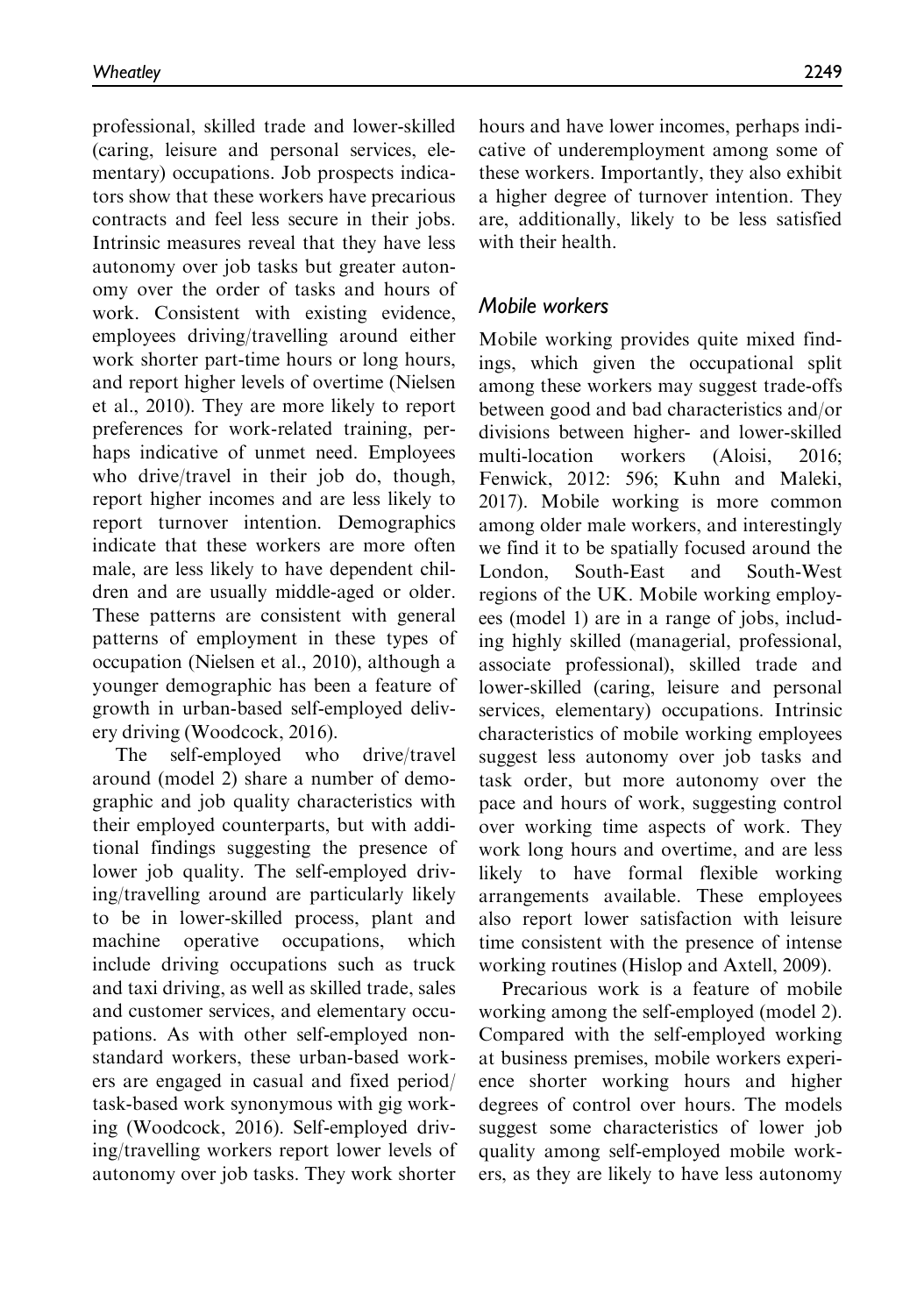in other aspects of their work and lower incomes, while we also find strong turnover intention. Contrasting the latter finding and consistent with existing research (Vartiainen and Hyrkkänen, 2010), self-employed mobile workers exhibit greater satisfaction with their job, indicative of satisfaction being derived from the intrinsic characteristics of their work and/or potential divisions between different sub-types of mobile work.

The models provide important findings concerning the quality of work experienced by urban-based workers in different workplaces. Employed homeworkers report a number of characteristics of higher job quality compared with employees working at employer premises, in part a product of the greater freedom present in the highly skilled occupations of many homeworkers. Homeworking provides higher levels of control and flexibility and associated leisure benefits. For the self-employed, homeworking may represent a less idyllic outcome, as pay, occupation skill level and some forms of autonomy are lower, and these workers are more likely to exhibit turnover intention compared with the self-employed working in business premises. Job quality encountered in driving/travelling jobs appears lower, especially among the self-employed. Some of these workers may value the greater levels of independence evident in reported levels of autonomy; however, many are engaged in precarious, lower-skilled work including delivery, taxi and other driving occupations (Aloisi, 2016; Kuhn and Maleki, 2017), which exhibit characteristics of low job quality. Findings for mobile workers evidence the trade-offs encountered in these jobs, as well as the diversity present in highly flexible forms of work, offering some characteristics of good job quality but also lower quality characteristics compared with workers in more standard workplaces.

## Discussion and conclusion

This article has explored the relationship between workplace location and the quality of work among urban-based workers, using UK data from Understanding Society. The majority of paid work continues to take place in traditional workplace locations, in employer or business premises, most of which are located in urban centres. However, much of the growth in paid work in the last decade has been in flexible forms of work, including ownaccount self-employment, which take place in non-standard locations, while growth has also been recorded in homeworking. When disaggregating into employees and self-employed workers, a more nuanced pattern of working practices is evident. Self-employed urbanbased workers are more diverse in their workplace location, with around one-third reporting homeworking and a similar proportion for mobile working. Self-employed jobs involving driving/travelling, for example taxi/ delivery driving, are more concentrated among those living in urban areas, likely reflecting residential choices providing access to employment opportunities and availability of these types of jobs.

The findings in this article evidence the changing workplaces and practices in advanced economies, with employment taking various forms. While these changes provide a range of opportunities to work at home or on the move, offering greater flexibility and control over work and associated job quality benefits, they also represent imposition of highly flexible working routines by employers, or in some instances of gig work by intermediaries, which can result in low quality, precarious work. The multinomial models provide a number of important findings. The analysis suggests that homeworking has a number of characteristics of higher job quality and wider benefits including satisfaction with leisure time. For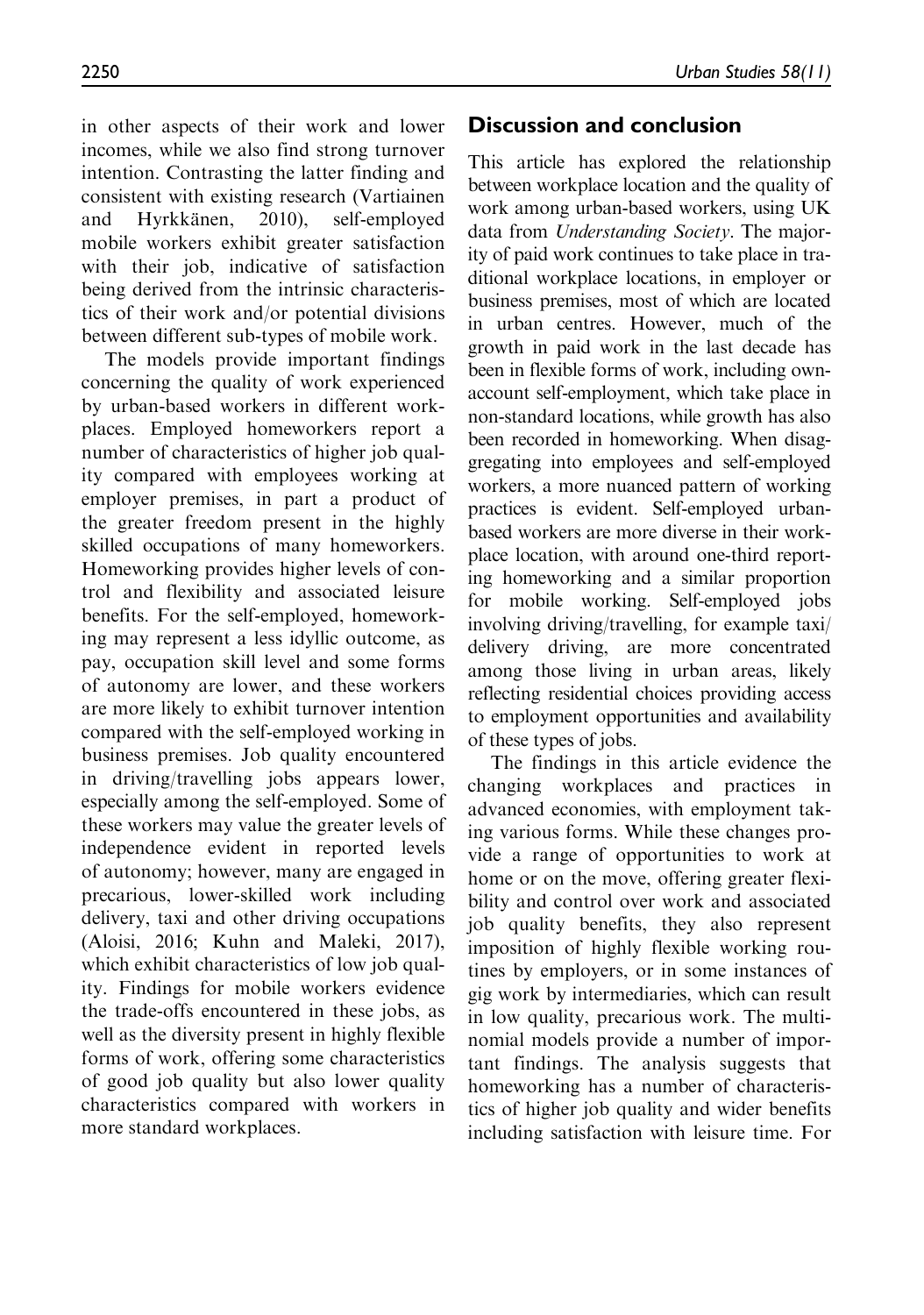the self-employed, homeworking may be of lower quality in some respects, but it does offer working time quality benefits evident in reported autonomy over working hours and satisfaction with leisure. These benefits may be especially important to working women, who are over-represented in this form of work, providing enhanced control over the balance between work and household responsibilities. Driving/travelling jobs are more often undertaken by older men, aligning with suggestions that some older men trade down into lower-skilled, often part-time self-employment. Some of these workers are engaged in highly flexible selfemployment, which the analysis suggests is precarious and exhibits lower quality characteristics including lower incomes. Multilocation jobs offer greater flexibility and well-being benefits to job satisfaction (selfemployed only), but also exhibit some lower quality characteristics associated with intense working routines. Some of these differences may reflect diversity in the jobs involving mobile work, but also reflect trade-offs associated with these forms of work.

It should be acknowledged that some of the findings presented may be specific to the UK case, influenced by both its policy and geography. The spatial dimensions of nonstandard forms of work, though, and the concerns related to job quality explored in this article are of relevance to many countries where growth in these forms of work in urban centres has been observed. Policy makers face particular challenges in developing effective safeguards for workers which take account of the growing diversity of paid work. Policy continues to play catch-up with the changing temporal and spatial nature of work. Attempts to provide additional security through employment protection laws may have acted as a catalyst for growth in highly flexible work, as employers attempt to avoid the costs and potential risks of taking on permanent employees. Further strengthening of employment protection for employees without consideration of the selfemployed could, therefore, accelerate growth in lower quality, highly flexible forms of work, some of which are highly urban-centric. Focusing public policy efforts on improving aspects of job quality among both employees and those classed as selfemployed is essential, although the nature of many highly flexible jobs does make improvements challenging to realise.

While the quality of work encountered by workers in different workplace locations is to some degree a product of occupational characteristics, the locations in which paid work is performed clearly have significant relevance to reported job quality and worker well-being. Homeworking appears to offer particularly good job quality. Meanwhile, some forms of self-employment which are principally urban-based, including driving/ travelling jobs, are of lower quality. These findings are important as they highlight the challenges faced in addressing job quality in urban centres. Changing workplaces and practices also have important spatial implications. Paid work continues to be centred in urban locations, but with greater diversity in workplace. Given the range of workplace locations present among the self-employed, should the observed growth in selfemployment continue this could have potentially important implications for the future geography of paid work, including for urban planning and land use, for example through increased demand for shared workspaces. For the majority who are employed, the tension between the decentralisation and centralisation of workplace renders future development uncertain. While higher levels of flexibility are observed, there is renewed demand from some employers, including high-profile examples such as Google, for centralisation of the workplace to facilitate the pooling and sharing of knowledge/ideas.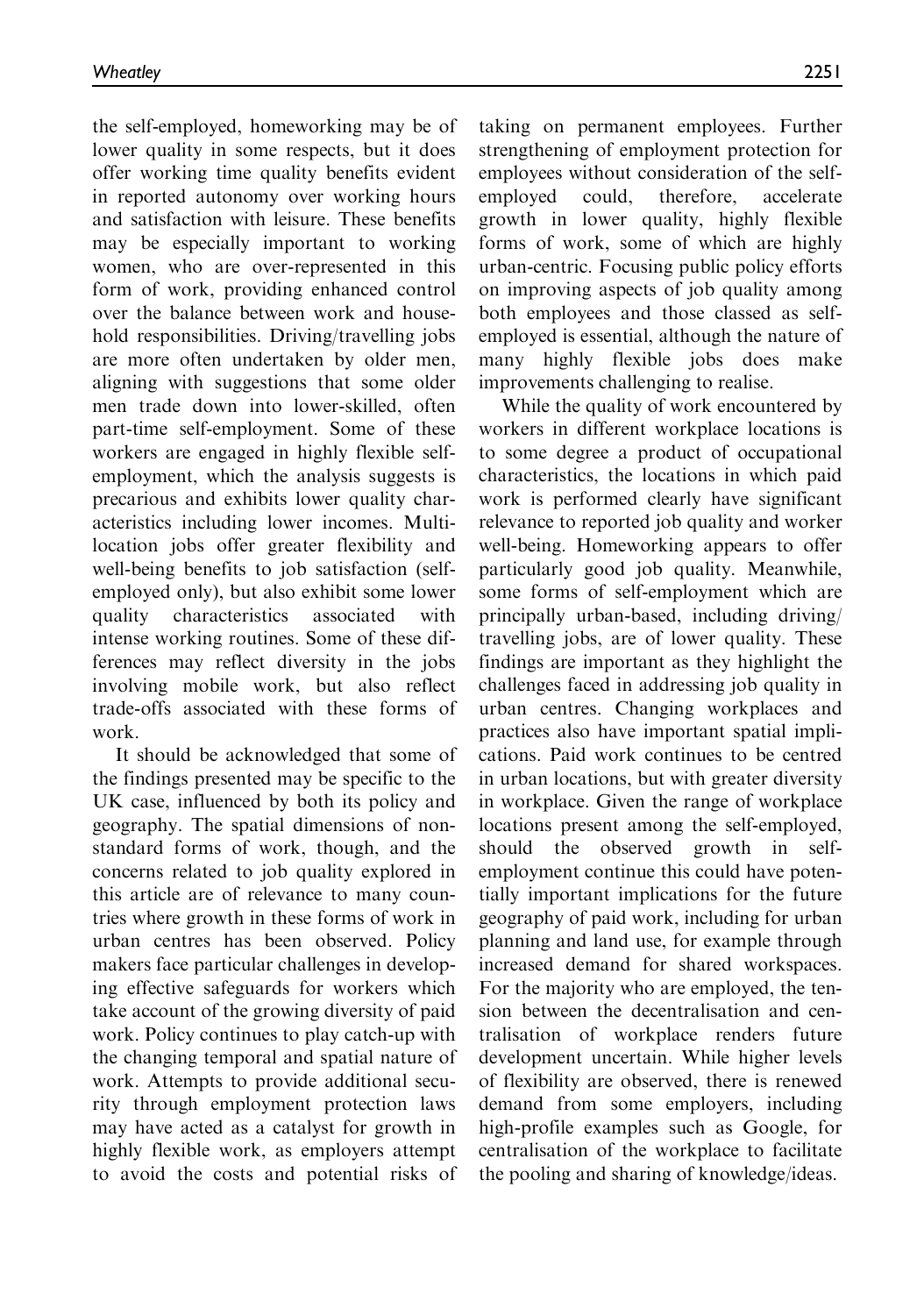The analysis conducted allows consideration of paid work in different workplace locations, providing insight into different modes of work without requiring analysis of sub-major occupation groups, which would require a significantly larger sample of workers, or multiple small-scale data collection exercises. The focus on main workplace location could be considered a limitation. Boundaries between formal and informal workplace locations are increasingly fluid. As such, surveys of workers need not only to focus on the main workplace but also to better capture the blurred temporal and spatial boundaries between work and non-work locations in urban settings. This is complex to capture, but essential if we are to better understand the increasingly fluid spatial structures of paid work. Measuring job quality using Understanding Society is also limited, including use of subjective indicators and uncaptured job quality constituents, such as the physical work environment. In addition, while we find important differences in job quality in different workplace locations, it is important to acknowledge that all jobs are likely to exhibit some good and bad qualities. Offering an overall indication of job quality is, therefore, highly challenging and subject to interpretation. Nevertheless, the findings contribute to understanding of job quality and the changing spatial structures of paid work in urban centres, highlighting the contrasting experiences encountered by urban-based workers in different workplace locations, including the higher job quality of those whose main workplace is their home, the diversity present in the quality of mobile work and the lower quality of work encountered by some urban-based self-employed workers in driving/travelling occupations.

#### Declaration of conflicting interests

The author(s) declared no potential conflicts of interest with respect to the research, authorship, and/or publication of this article.

#### Funding

The author received no financial support for the research, authorship, and/or publication of this article.

#### ORCID iD

Daniel Wheatley **b** [https://orcid.org/0000-0002-](https://orcid.org/0000-0002-6753-2867) [6753-2867](https://orcid.org/0000-0002-6753-2867)

#### **Notes**

- 1. Some of the changes to paid work have impacted rural areas, including growth in homeworking driven by the locationindependent nature of many homeworkers' occupations (Moos and Skaburskis, 2007) and use of co-working spaces (Fuzi, 2015).
- 2. Other terms describing this form of work include 'on-demand work' and 'just-in-time work'.
- 3. Work location is derived from four categories for employed workers: (i) at home, (ii) at your employer's premises, (iii) driving or travelling around, and (iv) at one or more other places. For the self-employed, additional categories are included. Due to the sample size of selfemployed respondents in Understanding Society, these categories have been compressed into four locations in line with those of employed workers, with (i) at home, and (ii) from your own home, combined into 'at home': (iii) from separate business premises. and (iv) from a van or stall, combined into 'at business premises'; (vi) driving or travelling around remaining as a single category; and (v) from client's or customer's premises, and (vii) from some other place, combined into 'multiple locations'.
- 4. Urban or rural location is a derived variable in Understanding Society based on residence.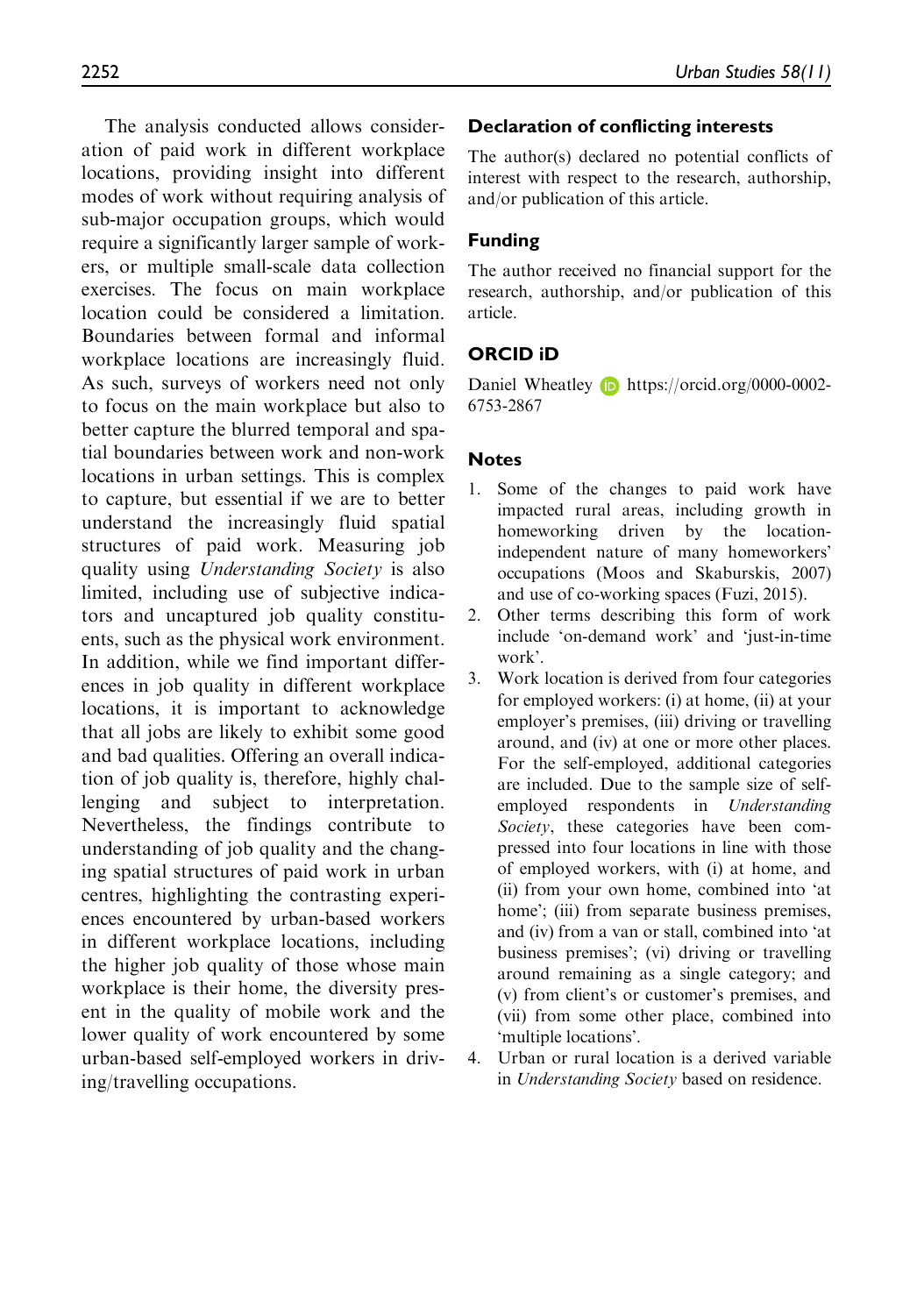#### **References**

- Aguiléra A (2008) Business travel and mobile workers. Transportation Research Part A 42(8): 1109–1116.
- Aloisi A (2016) Commoditized workers: Case study research on labor law issues arising from a set of on-demand/gig economy platforms. Comparative Labor Law and Policy Journal 37(3): 653–690.
- Atherton A, Faria J, Wheatley D, et al. (2016) Financial hardship and the decision to moonlight: Second job holding by the self-employed. Industrial Relations Journal 47(3): 279–299.
- Bartling B, Fehr E and Schmidt K (2012) Screening, competition, and job design: Economic origins of good jobs. The American Economic Review 102(2): 834–864.
- Carré F and Heintz J (2013) Employment change and economic vulnerability in the US. In: Parker S (ed.) The Squeezed Middle: The Pressure on Ordinary Workers in America and Britain. Bristol: Policy Press, pp. 61–72.
- Connell J and Burgess J (2016) Strategic HRM and its influence on quality of work: Evidence from nine Australian organisations in HRM and Organisational Effectiveness. In: Nankervis A, Rowley C and Salleh NM (eds) Asia Pacific Human Resource Management and Organisational Effectiveness. Amsterdam: Elsevier, pp. 171–192.
- Department for Business, Innovation and Skills (2014) Zero hours employment contracts. Available at: [https://www.gov.uk/government/](https://www.gov.uk/government/consultations/zero-hours-employment-contracts) [consultations/zero-hours-employment-contracts](https://www.gov.uk/government/consultations/zero-hours-employment-contracts) [\(accessed 22 August 2018\).](https://www.gov.uk/government/consultations/zero-hours-employment-contracts)
- European Foundation for the Improvement of Living and Working Conditions (Eurofound) (2013) Employment Polarisation and Job Quality in the Crisis: European Jobs Monitor 2013. Dublin: Eurofound.
- Felstead A and Henseke G (2017) Assessing the growth of remote working and its consequences for effort, well-being and work-life balance. New Technology, Work and Employment 32(3): 195–212.
- Felstead A, Gallie D, Green F, et al. (2019) Conceiving, designing and trailing a short form measure of job quality: A proof-of-concept study. Industrial Relations Journal 50(1): 2–19.
- Fenwick T (2012) Negotiating networks of selfemployed work: Strategies of minority ethnic contractors. Urban Studies 49(3): 595–612.
- Findlay P, Warhurst C, Keep E, et al. (2017) Opportunity knocks? The possibilities and levers for improving job quality. Work and Occupations 44(1): 3–22.
- Friedman G (2014) Workers without employers: Shadow corporations and the rise of the gig economy. Review of Keynesian Economics 4(1): 171–188.
- Fuzi A (2015) Co-working spaces for promoting entrepreneurship in sparse regions: The case of South Wales. Regional Studies, Regional Science 2(1): 462–446.
- Gallie D, Felstead A, Green F, et al. (2014) The quality of work in Britain over the economic crisis. International Review of Sociology 24(2): 207–224.
- Gifford J (2018) UK Working Lives: The CIPD Job Quality Index Survey Report 2018. London: Chartered Institute of Personnel and Development.
- Green A (2017) Implications of technological change and austerity for employability in urban labour markets. Urban Studies 54(7): 1638–1654.
- Green A and Livanos I (2015) Involuntary nonstandard employment and the economic crisis: Regional insights from the UK. Regional Studies 49(7): 1223–1235.
- Green F (2009) Job quality in Britain. UK Commission for Education and Skills, November. Available at: [http://dera.ioe.ac.uk/1413/1/](http://dera.ioe.ac.uk/1413/1/A5%20Job%20Quality%20in%20Britain%20v6.pdf) [A5%20Job%20Quality%20in%20Britain%20](http://dera.ioe.ac.uk/1413/1/A5%20Job%20Quality%20in%20Britain%20v6.pdf) [v6.pdf](http://dera.ioe.ac.uk/1413/1/A5%20Job%20Quality%20in%20Britain%20v6.pdf) (accessed 26 April 2019).
- Green F (2011) Unpacking the misery multiplier: How employability modifies the impacts of unemployment and job insecurity on life satisfaction and mental health. Journal of Health Economics 30(2): 265–276.
- Henley A (2017) The post-crisis growth in the self-employed: Volunteers or reluctant recruits? Regional Studies 51(9): 1312–1323.
- Hislop D and Axtell C (2009) To infinity and beyond? Workspace and the multi-location worker. New Technology, Work and Employment 24(1): 60-75.
- Hislop D and Axtell C (2011) Mobile phones during work and non-work time: A case study of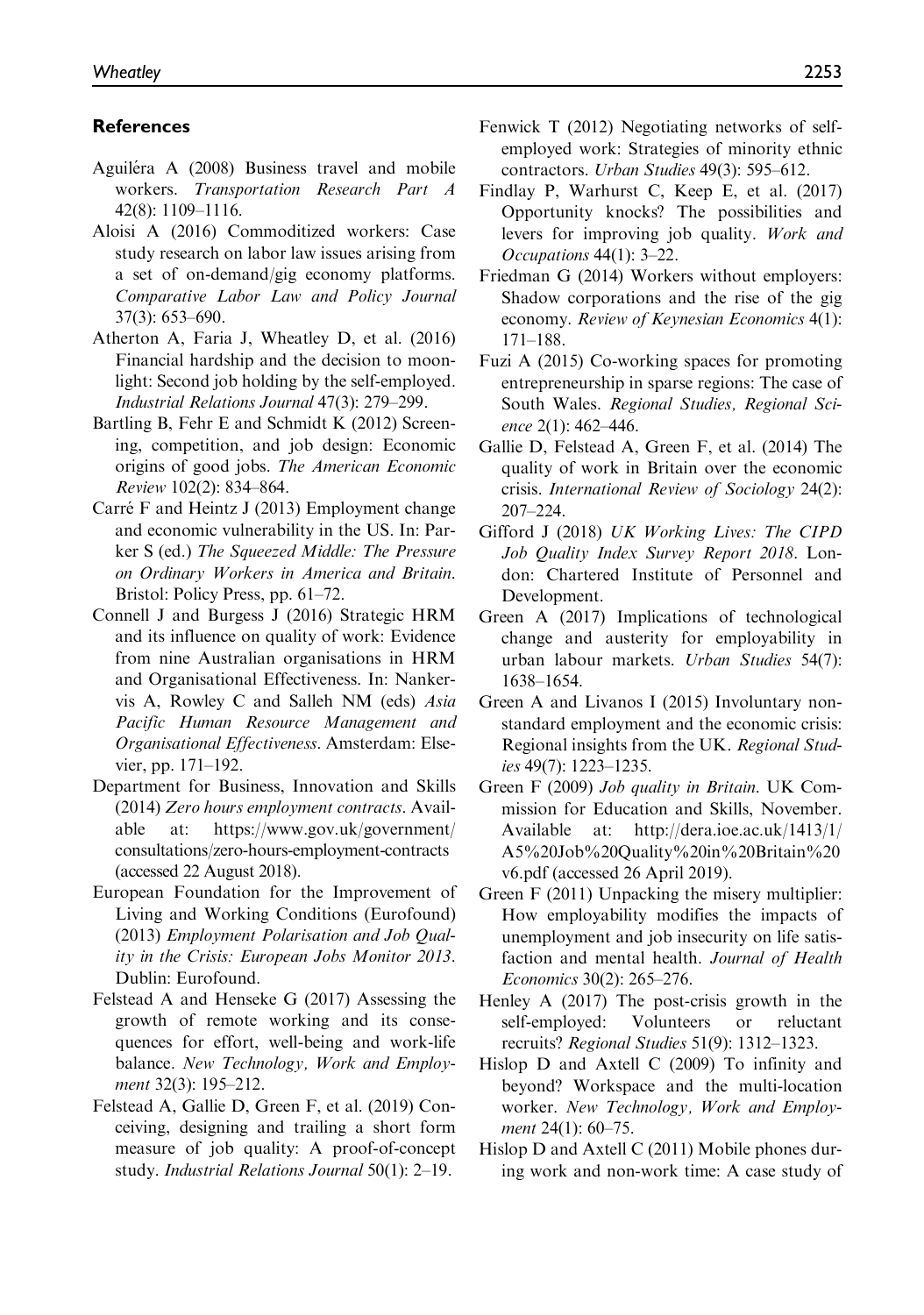mobile, non-managerial workers. Information and Organization 21(1): 41–56.

- HM Government (2018) Good Work: A Response to the Taylor Review of Modern Working Practices. London: Department for Business, Energy and Industrial Strategy.
- Holman D (2013) Job types and job quality in Europe. Human Relations 66(4): 475–502.
- Houston D and Reuschke D (2017) City economies and microbusiness growth. Urban Studies 54(14): 3199–3217.
- Howcroft D and Bergvall-Kåreborn B (2018) A typology of crowdwork platforms. Work, Employment and Society 33(1): 21–38.
- Johnson LC (2003) The Co-Workplace: Teleworking in the Neighbourhood. Vancouver, BC: University of British Columbia Press.
- Kalleberg AL (2012) Job quality and precarious work: Clarifications, controversies, and challenges. Work and Occupations 39(4): 427– 448.
- Kelliher C and Anderson D (2008) For better or for worse? An analysis of how flexible working practices influence employees' perceptions of job quality. The International Journal of Human Resource Management 19(3): 419–431.
- Kuhn K and Maleki A (2017) Micro-entrepreneurs, dependent contractors, and instaserfs: Understanding online labor platform workforces. Academy of Management Perspectives 31(3): 183–200.
- Mason C, Carter S and Tagg S (2011) Invisible businesses: The characteristics of home-based businesses in the United Kingdom. Regional Studies 45(5): 625–639.
- Merkel J (2019) 'Freelance isn't free': Co-working as a critical urban practice to cope with informality in creative labour markets. Urban Studies 56(3): 526–547.
- Mokhtarian P, Collantes G and Gertz C (2004) Telecommuting, residential location, and commute-distance traveled: Evidence from State of California employees. Environment and Planning A 36(10): 1877–1897.
- Moos A and Skaburskis M (2007) The characteristics and location of home workers in Montreal, Toronto and Vancouver. Urban Studies 44(9): 1781–1808.
- Moos A and Skaburskis M (2010) Workplace restructuring and urban form: The changing

national settlement patterns of the Canadian workforce. Journal of Urban Affairs 32(1): 25–53.

- Nätti J, Tammelin M, Anttila T, et al. (2011) Work at home and time use in Finland. New Technology, Work and Employment 26(1): 68–77.
- Nielsen I, Paritski O and Smyth R (2010) Subjective well-being of Beijing taxi drivers. Journal of Happiness Studies 11(6): 721–733.
- Office for National Statistics (2015) Time series: LFS: Part-time workers: % could not find fulltime job: UK: All: SA. Available at: [http://](http://www.ons.gov.uk/employmentandlabourmarket/peopleinwork/employmentandemployeetypes/timeseries/ycda) [www.ons.gov.uk/employmentandlabourmarket/](http://www.ons.gov.uk/employmentandlabourmarket/peopleinwork/employmentandemployeetypes/timeseries/ycda) [peopleinwork/employmentandemployeetypes/](http://www.ons.gov.uk/employmentandlabourmarket/peopleinwork/employmentandemployeetypes/timeseries/ycda) [timeseries/ycda](http://www.ons.gov.uk/employmentandlabourmarket/peopleinwork/employmentandemployeetypes/timeseries/ycda) (accessed 10 October 2018).
- Office for National Statistics (2018) Social survey division and Northern Ireland statistics and research agency. Central survey unit. Quarterly Labour Force Survey [computer file]. Colchester: UK Data Archive [distributor].
- Overell S, Mills T, Roberts S, et al. (2010) The Employment Relationship and the Quality of Work. The Good Work Commission. Available at: [http://goodworkcommission.co.uk/](http://goodworkcommission.co.uk/Assets/Docs/ReportsWithCovers/07.EmploymentRelationshipQualityOfWork.pdf) [Assets/Docs/ReportsWithCovers/07.Employm](http://goodworkcommission.co.uk/Assets/Docs/ReportsWithCovers/07.EmploymentRelationshipQualityOfWork.pdf) [entRelationshipQualityOfWork.pdf](http://goodworkcommission.co.uk/Assets/Docs/ReportsWithCovers/07.EmploymentRelationshipQualityOfWork.pdf) (accessed 9 October 2018).
- Piasna A, Burchell B, Sehnbruch K, et al. (2017) Job quality: Conceptual and methodological challenges for comparative analysis. In: Grimshaw D, Fagan C, Hebson G, et al. (eds) Making Work More Equal: A New Labour Market Segmentation Approach. Manchester: Manchester University Press, pp. 168–187.
- Preenen P, Vergeer R, Kraan K, et al. (2017) Labour productivity and innovation performance: The importance of internal labour flexibility practices. Economic and Industrial Democracy 38(2): 271–293.
- Raess D and Burgoon B (2015) Flexible work and immigration in Europe. British Journal of Industrial Relations 53(1): 94–111.
- Shearmur R (2018) The millennial urban space economy: Dissolving workplaces and the delocalization of economic value creation. In: Moos M, Pfeiffer D and Vinodrai T (eds) The Millennial City: Trends, Implications, and Prospects for Urban Planning and Policy. London: Routledge, pp. 65–80.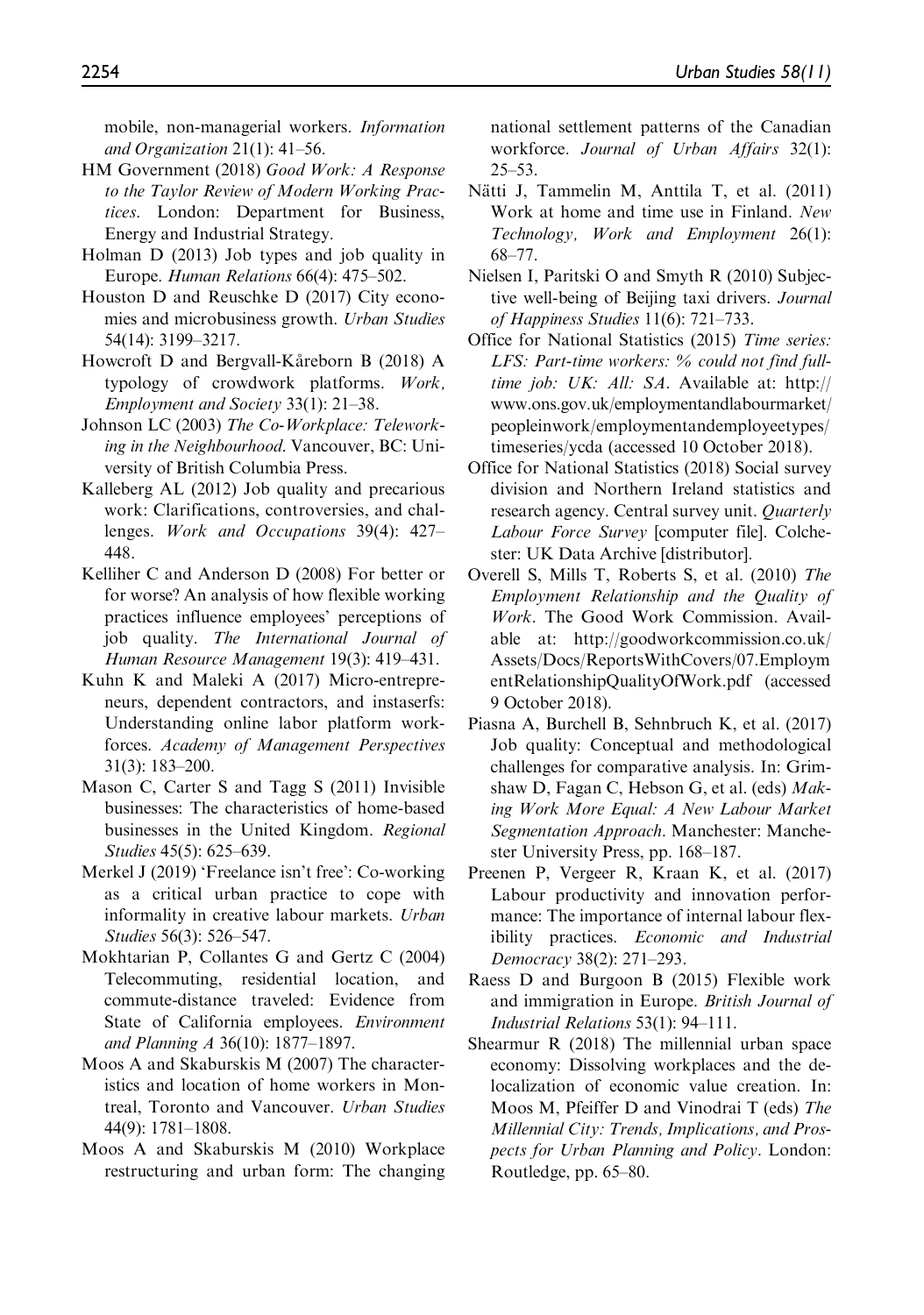- Shields M and Wheatley Price S (2005) Exploring the economic and social determinants of psychological wellbeing and perceived social support in England. Journal of the Royal Statistical Society: Series A (Statistics in Soci $etv$ ) 168(3): 513–537.
- Stevenson D and Farmer P (2017) Thriving at Work: The Stevenson/Farmer Review of Mental Health and Employers. London: Department for Work and Pensions.
- Sullivan C and Smithson J (2007) Perspectives of homeworkers and their partners on working flexibility and gender equity. International Journal of Human Resource Management 18(3): 448–461.
- Taylor M, Marsh G, Nicol D, et al. (2017) Good Work: The Taylor Review of Modern Working Practices. London: Department for Business, Energy and Industrial Strategy.
- Tietze S, Musson G and Scurry T (2009) Homebased work: A review of research into themes, directions and implications. Personnel Review 38(6): 585–604.
- Trade Union Congress (2014a) Only one in every forty net jobs since the recession is for a fulltime employee, says TUC. Available at: [https://www.tuc.org.uk/economic-issues/labour](https://www.tuc.org.uk/economic-issues/labour-market-and-economic-reports/only-one-every-forty-net-jobs-recession-full-time)[market-and-economic-reports/only-one-every](https://www.tuc.org.uk/economic-issues/labour-market-and-economic-reports/only-one-every-forty-net-jobs-recession-full-time)[forty-net-jobs-recession-full-time](https://www.tuc.org.uk/economic-issues/labour-market-and-economic-reports/only-one-every-forty-net-jobs-recession-full-time) (accessed 25 September 2018).
- Trade Union Congress (2014b) More than two in five new jobs created since mid-2010 have been self-employed. Available at: [https://www.tu](https://www.tuc.org.uk/economic-issues/economic-analysis/labour-market/labour-market-and-economic-reports/more-two-five-new) [c.org.uk/economic-issues/economic-analysis/](https://www.tuc.org.uk/economic-issues/economic-analysis/labour-market/labour-market-and-economic-reports/more-two-five-new) [labour-market/labour-market-and-economic](https://www.tuc.org.uk/economic-issues/economic-analysis/labour-market/labour-market-and-economic-reports/more-two-five-new)[reports/more-two-five-new](https://www.tuc.org.uk/economic-issues/economic-analysis/labour-market/labour-market-and-economic-reports/more-two-five-new) (accessed 25 September 2018).
- Tse J, Flin R and Mearns K (2006) Bus driver well-being review: 50 years of research. Transportation Research Part F: Traffic Psychology and Behaviour 9(2): 89–114.
- University of Essex, Institute for Social and Economic Research (2018) Understanding Society: Waves 1–8, 2009–2017, and Harmonised BHPS: Waves 1–18, 1991–2009. [Data collection.] 11th edition. UK Data Service. SN: 6614. Available at: [http://doi.org/10.5255/](http://doi.org/10.5255/UKDA-SN-661412) [UKDA-SN-6614–12](http://doi.org/10.5255/UKDA-SN-661412) (accessed 30 November 2018).
- Vartiainen M and Hyrkkänen U (2010) Changing requirements and mental workload factors in mobile multi-location working. New Technology, Work and Employment 25(2): 117–135.
- Vidal M (2013) Low-autonomy work and bad jobs in postfordist capitalism. Human Relations 66(4): 587–612.
- Warhurst C, Wright S and Lyonette C (2017) Understanding and Measuring Job Quality: Part 1 – Thematic Literature Review. London: Chartered Institute of Personnel and Development.
- Wheatley D (2017) Employee satisfaction and patterns in availability and use of flexible working arrangements. Work, Employment and Society 31(4): 567–585.
- Wight V and Raley S (2009) When home becomes work: Work and family time among workers at home. Social Indicators Research 93(1): 197–202.
- Williamson A, Bohle P and Quinlan M (2009) Short trips and long days: Safety and health in short-haul trucking. Industrial and Labor Relations Review 62(3): 415–429.
- Woodcock J (2016) Deliveroo and UberEATS: Organising in the gig economy in the UK. Connessioniprecarie. Available at: [http://](http://www.connessioniprecarie.org/2016/11/11/deliveroo-and-ubereats-organising-in-the-gig-economy-in-the-uk/) [www.connessioniprecarie.org/2016/11/11/deliv](http://www.connessioniprecarie.org/2016/11/11/deliveroo-and-ubereats-organising-in-the-gig-economy-in-the-uk/) [eroo-and-ubereats-organising-in-the-gig-econ](http://www.connessioniprecarie.org/2016/11/11/deliveroo-and-ubereats-organising-in-the-gig-economy-in-the-uk/) [omy-in-the-uk/](http://www.connessioniprecarie.org/2016/11/11/deliveroo-and-ubereats-organising-in-the-gig-economy-in-the-uk/) (accessed 1 October 2019).
- Zhu P (2013) Telecommuting, household commute and location choice. Urban Studies 50(12): 2441–2459.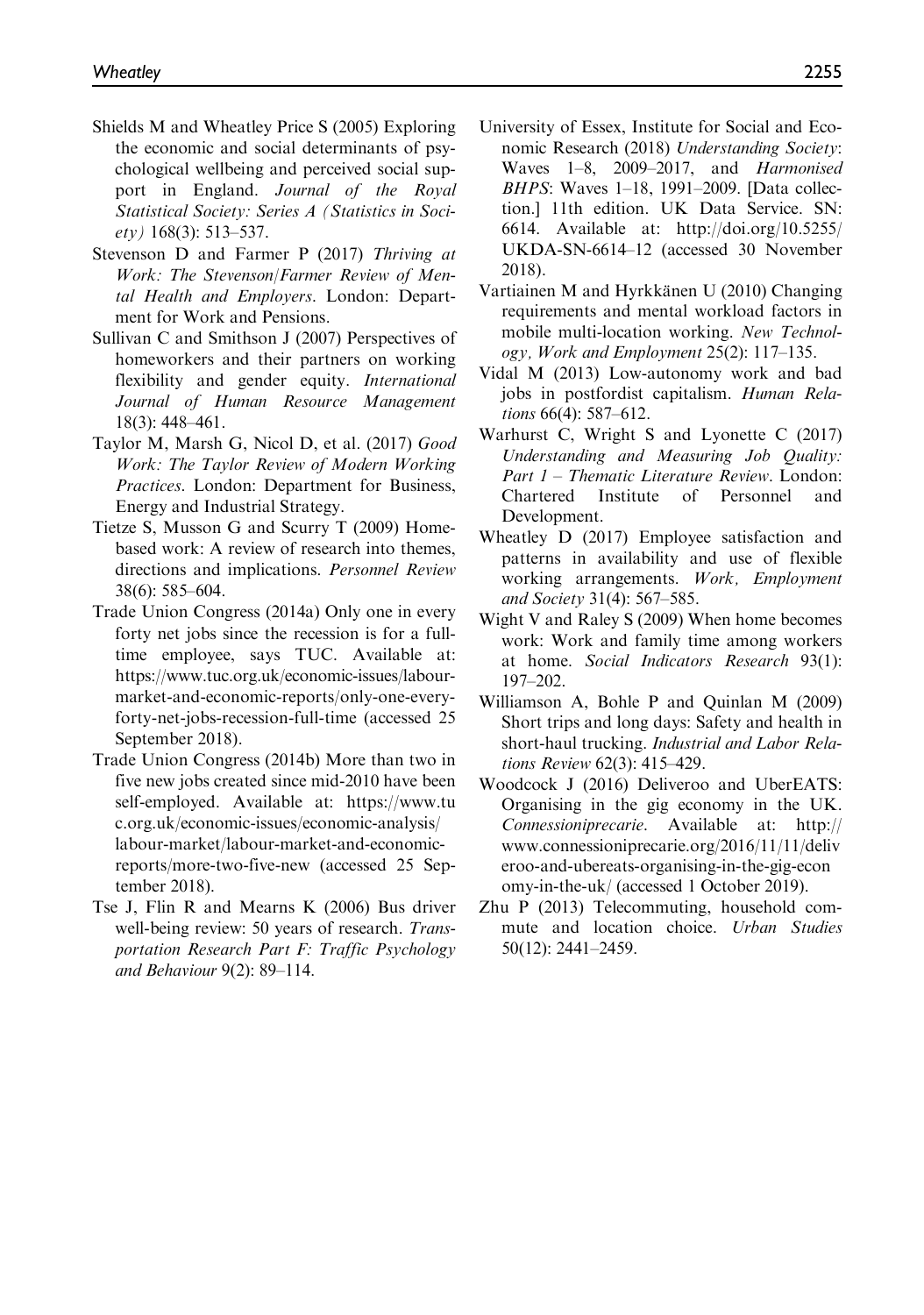| Variable                                                                              |      | Model 1: Employed |                |      | Model 2: Self-employed |            |
|---------------------------------------------------------------------------------------|------|-------------------|----------------|------|------------------------|------------|
|                                                                                       | Mean | S.D.              | <b>VIF</b>     | Mean | S.D.                   | <b>VIF</b> |
| Gender (male)                                                                         | 0.45 | 0.50              | 1.33           | 0.63 | 0.48                   | I.46       |
| Age: Reference is 30-39                                                               |      |                   |                |      |                        |            |
| $16 - 24$                                                                             | 0.13 | 0.34              | 1.93           | 0.04 | 0.19                   | 1.28       |
| $25 - 29$                                                                             | 0.11 | 0.31              | 1.43           | 0.06 | 0.24                   | 1.27       |
| $40 - 49$                                                                             | 0.26 | 0.44              | 1.74           | 0.30 | 0.46                   | 1.83       |
| $50 - 59$                                                                             | 0.19 | 0.39              | 1.87           | 0.24 | 0.43                   | 1.98       |
| $60 - 69$                                                                             | 0.06 | 0.23              | 1.45           | 0.13 | 0.33                   | 1.86       |
| 70 or over                                                                            | 0.01 | 0.08              | 1.09           | 0.03 | 0.16                   | 1.29       |
| Highest educational qualification: Reference is 'no qualifications'                   |      |                   |                |      |                        |            |
| Degree or equivalent                                                                  | 0.33 | 0.47              | 7.99           | 0.35 | 0.48                   | 5.77       |
| Further education (A levels)                                                          | 0.37 | 0.48              | 7.6            | 0.33 | 0.47                   | 5.06       |
| Secondary education (GCSE)                                                            | 0.26 | 0.44              | 6.2            | 0.26 | 0.44                   | 4.42       |
| Marital status: Reference is single/never married                                     |      |                   |                |      |                        |            |
| Married/civil partnership                                                             | 0.51 | 0.50              | 1.89           | 0.62 | 0.48                   | l.79       |
| Divorced or separated                                                                 | 0.11 | 0.31              | 1.51           | 0.11 | 0.31                   | 1.51       |
| Widowed                                                                               | 0.01 | 0.11              | 1.11           | 0.01 | 0.12                   | 1.14       |
| Long-term illness/disability                                                          | 0.23 | 0.42              | 1.12           | 0.26 | 0.44                   | 1.11       |
| No. children age 0-2                                                                  | 0.09 | 0.32              | 1.12           | 0.09 | 0.34                   | 1.13       |
| No. children age 3-4                                                                  | 0.06 | 0.26              | 1.09           | 0.07 | 0.27                   | 1.11       |
| No. children age 5-11                                                                 | 0.23 | 0.56              | 1.17           | 0.28 | 0.62                   | 1.18       |
| No. children age 12-15                                                                | 0.14 | 0.41              | $\mathsf{L}$   | 0.16 | 0.43                   | I.I2       |
| Hours spent caring per week: Reference is 'zero'                                      |      |                   |                |      |                        |            |
| $-4$                                                                                  | 0.07 | 0.25              | 1.03           | 0.08 | 0.27                   | 1.03       |
| $5 - 9$                                                                               | 0.03 | 0.18              | 1.02           | 0.04 | 0.19                   | 1.04       |
| $10 - 19$                                                                             | 0.02 | 0.15              | 1.02           | 0.02 | 0.15                   | 1.03       |
| $20 - 34$                                                                             | 0.01 | 0.11              | 1.01           | 0.01 | 0.12                   | 1.02       |
| $35 - 49$                                                                             | 0.00 | 0.06              | 1.01           | 0.00 | 0.07                   | 1.02       |
| 50 or over                                                                            | 0.01 | 0.09              | 1.01           | 0.01 | 0.09                   | 1.02       |
| Government office region: Reference is 'East Midlands'                                |      |                   |                |      |                        |            |
| North-East                                                                            | 0.04 | 0.19              | 1.5            | 0.03 | 0.16                   | I.44       |
| North-West                                                                            | 0.12 | 0.32              | 2.4            | 0.10 | 0.31                   | 2.49       |
| Yorkshire and the Humber                                                              | 0.08 | 0.27              | $\overline{2}$ | 0.07 | 0.25                   | 2.03       |
| West Midlands                                                                         | 0.09 | 0.28              | 2.08           | 0.08 | 0.27                   | 2.16       |
| East                                                                                  | 0.08 | 0.27              | 2              | 0.08 | 0.28                   | 2.23       |
| London                                                                                | 0.14 | 0.35              | 2.67           | 0.19 | 0.39                   | 3.57       |
| South-East                                                                            | 0.13 | 0.34              | 2.53           | 0.16 | 0.36                   | 3.12       |
| South-West                                                                            | 0.07 | 0.26              | 1.9            | 0.09 | 0.28                   | 2.27       |
| Wales                                                                                 | 0.06 | 0.23              | 1.73           | 0.05 | 0.21                   | 1.74       |
| Scotland                                                                              | 0.08 | 0.27              | 1.96           | 0.06 | 0.24                   | 1.96       |
| Northern Ireland                                                                      | 0.04 | 0.20              | 1.56           | 0.03 | 0.17                   | 1.49       |
| Major occupation group (SOC): Reference is 'managers, directors and senior officials' |      |                   |                |      |                        |            |
| Professional occupations                                                              | 0.16 | 0.37              | 2.12           | 0.17 | 0.37                   | 2.16       |
| Associate professional and technical                                                  | 0.16 | 0.37              | 2.04           | 0.20 | 0.40                   | 2.2        |
| Administrative and secretarial                                                        | 0.13 | 0.33              | 2.01           | 0.03 | 0.17                   | 1.25       |
| Skilled trades occupations                                                            | 0.06 | 0.23              | 1.53           | 0.20 | 0.40                   | 2.19       |
| Caring, leisure and other services                                                    | 0.11 | 0.31              | 2.04           | 0.08 | 0.27                   | 1.64       |
| Sales and customer service                                                            | 0.09 | 0.29              | 1.97           | 0.02 | 0.15                   | 1.18       |
| Process, plant and machine operatives                                                 | 0.05 | 0.23              | 1.58           | 0.10 | 0.30                   | 1.8        |
| Elementary occupations                                                                | 0.11 | 0.31              | 2.18           | 0.06 | 0.23                   | 1.45       |
| Holds second job                                                                      | 0.07 | 0.26              | 1.02           | 0.10 | 0.30                   | 1.06       |

#### Appendix Table A1. Sample descriptives.

(continued)